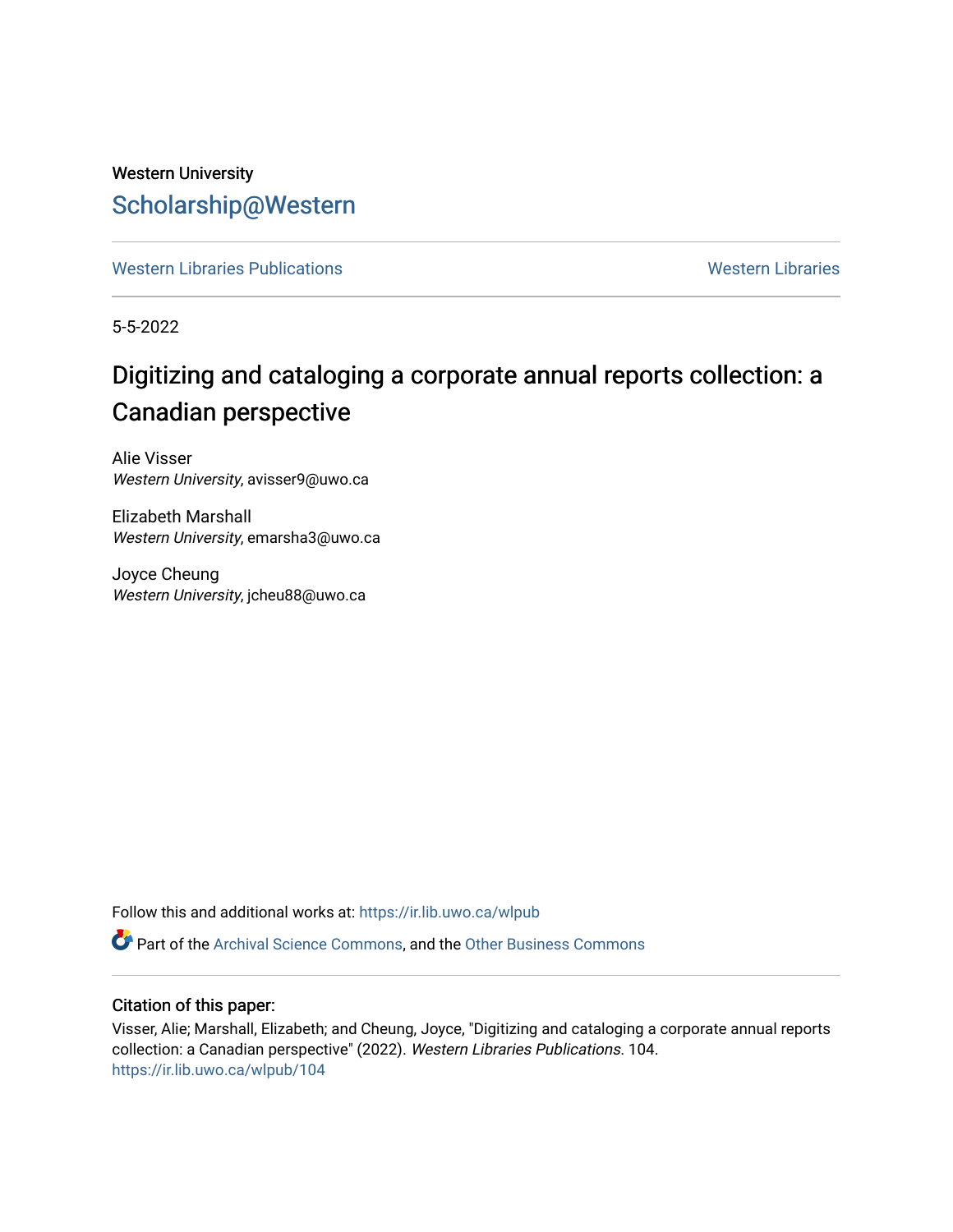# **Digitizing and cataloging a corporate annual reports collection: a Canadian perspective**

Corporate annual reports provide a snapshot of a company's operations and financial status. Reviewing and comparing years of annual reports can provide a rich history of knowledge on a corporation. Preserving, storing, and digitizing Canadian annual reports has been a mission of the C.B. "Bud" Johnston Library in London, Ontario, Canada. In late 2019 when Western Libraries migrated to a new library services platform, Alma, there was a new opportunity to catalog and provide access to the digitized annual reports collection. This article describes a decade long plan to digitize the print collection by library staff and a subsequent project to provide online access to the digitized content. Included is a discussion of cataloging methods, staffing, training, inventory control, and hosting solutions.

Author details:

Alie Visser, Western University, [avisser9@uwo.ca](mailto:avisser9@uwo.ca) Joyce Cheung, Western University, [jcheu88@uwo.ca](mailto:jcheu88@uwo.ca) Elizabeth Marshall, Western University, [emarsha3@uwo.ca](mailto:emarsha3@uwo.ca)

Keywords: Corporate annual reports; academic libraries; digitization; archives; cataloging

Disclosure statement: The authors report there are no competing interests to declare. Word count: 4,678

**Note**: This is an Accepted Manuscript of an article published by Taylor & Francis in the *Journal of Business & Finance Librarianship* on May 5, 2022, available at: DOI:<https://www.tandfonline.com/doi/full/10.1080/08963568.2022.2072460>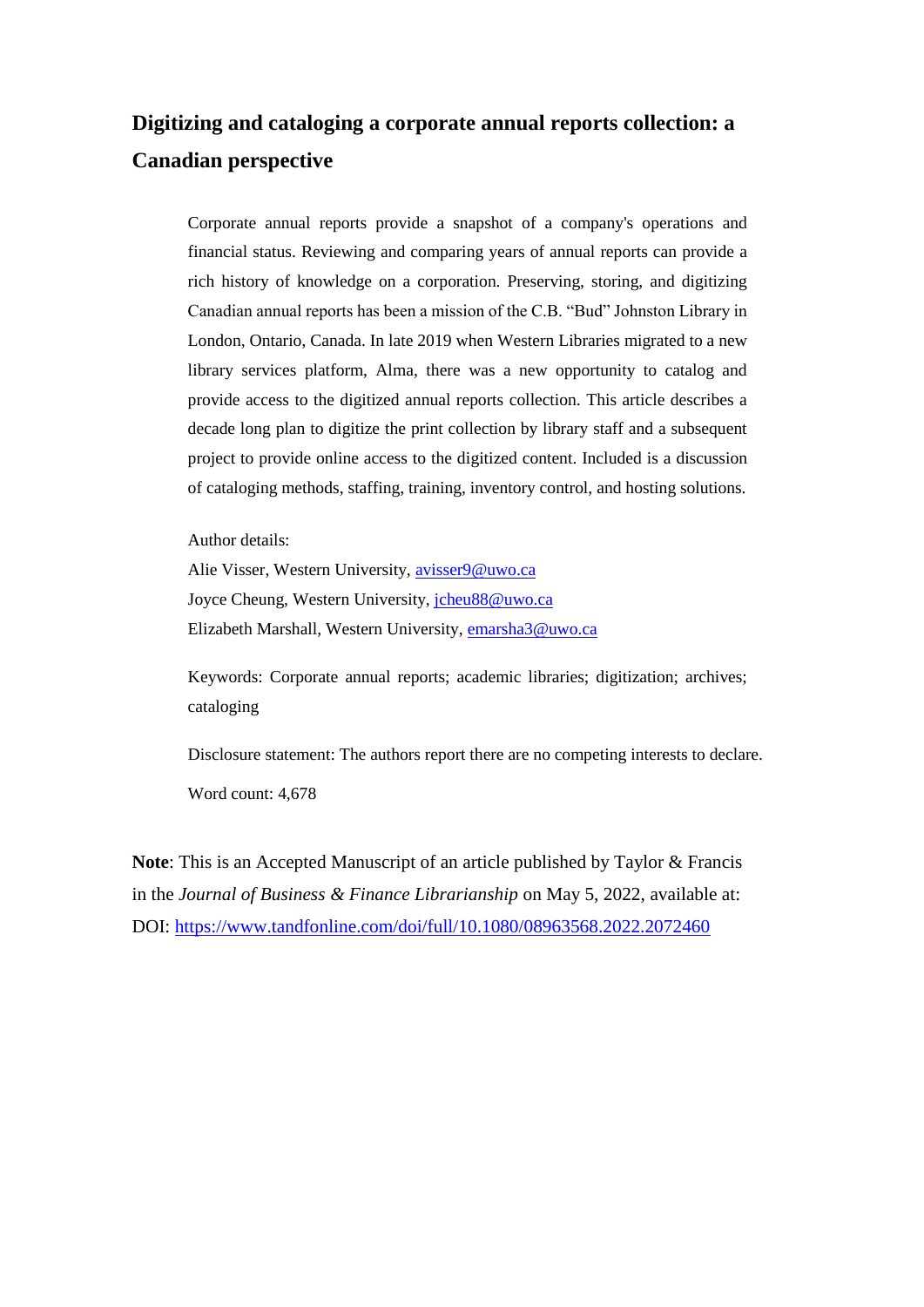#### **Introduction**

Corporate annual reports to shareholders are:

Financial statements of an organization generally published annually ... [they] consist of a profit and loss account, balance sheet, cash-flow statement, statement of total recognized gains and losses, and reconciliation of movements in shareholders' funds, together with supporting notes and the directors' report and auditors' report (Law, 2016).

The depth of information held within these reports makes them an important tool for researchers investigating the historical business activities of corporations. Annual reports provide invaluable information that can be difficult to acquire elsewhere including exclusive photographs (corporation images, advertising campaigns, etc.), staff profiles, detailed business location data, and listings of board of directors and officers. Traditionally, corporations would mail print copies of their annual reports to shareholders. With the advent of the Internet, many corporations began to offer their annual reports digitally in addition to their print offerings. As a result, some academic libraries ceased collecting them in print and many collections were discarded for increased student space, while some were sent to off-site storage.

While reports from the mid-1990's onwards can be found online through company websites or governmental commissions, such as SEDAR and EDGAR, many historical reports are only available in print and have not been digitized for online access. This is particularly the case for annual reports from the first half of the  $20<sup>th</sup>$  century. Lyle (2004) emphasizes this in the article *Archiving of Annual Reports on Fortune 500 Corporate Web Sites* stating: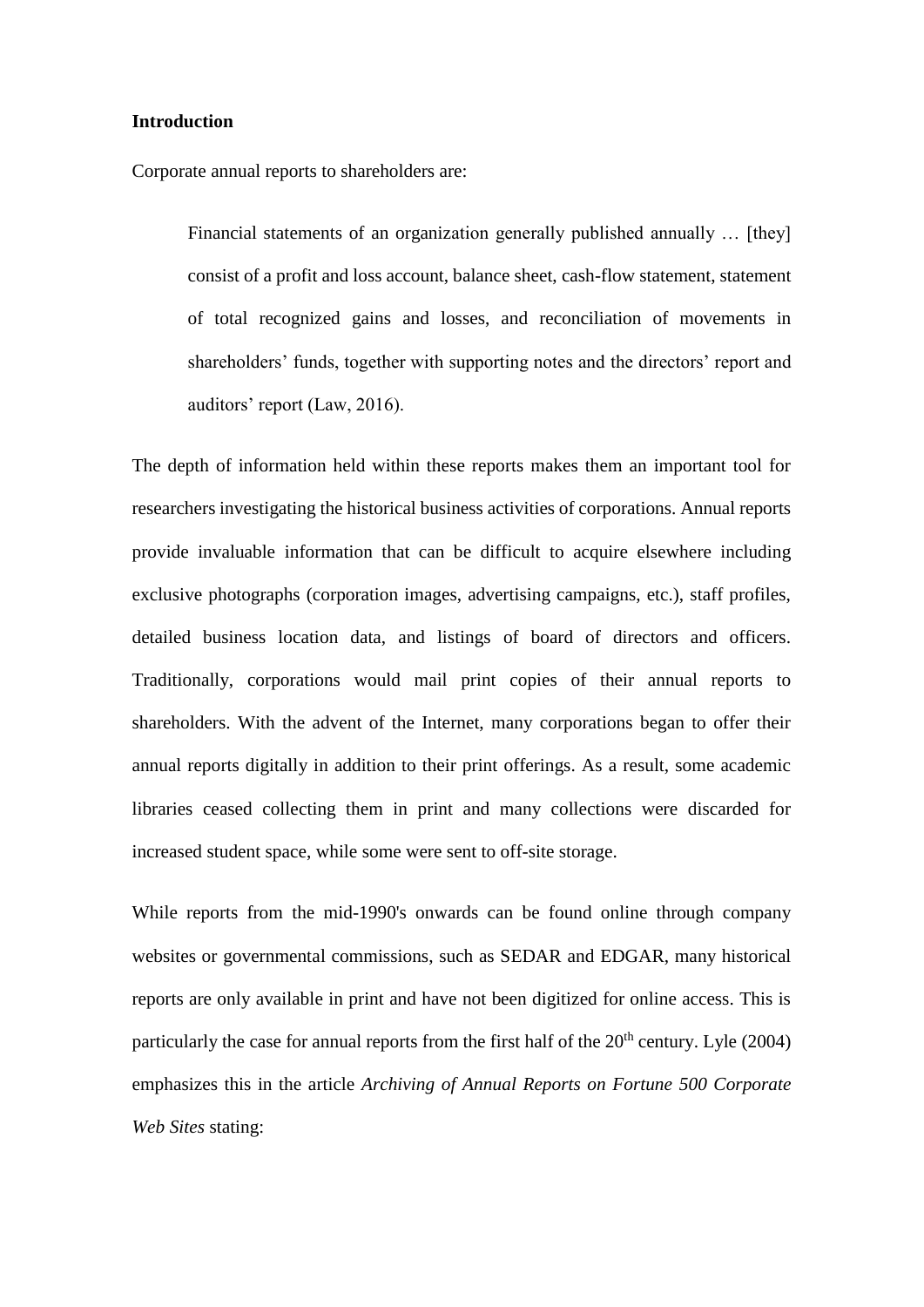The uncertainty of access to older reports through corporate Web sites points to the value of annual report digitization projects, collections of paper reports particularly for smaller companies of strong local interest, and annual report archives offered by commercial vendors (p. 11).

A researcher interested in the annual reports of a corporation, particularly smaller corporations, prior to the mid-1990s would most likely have to contact a library or archive owning the material and request to view the print material in person. Depending on the library or archive, the researcher may be able to request a digitized version for specific years, but this is often fee-based. Some databases do provide digitized annual reports, such as ProQuest's Historical Annual Reports and Mergent Archives, but full run coverage is frequently inconsistent. This is especially the case for researchers interested in Canadian corporations; given Canada's smaller market most database providers based in the United States do not provide extensive coverage of Canadian companies in general. Researchers often encounter numerous roadblocks while searching for information on ceased, amalgamated, or merged Canadian corporations.

To aid scholars in their pursuit of historical information, a few Canadian universities have begun to digitize their print corporate annual report collections. Of the 29 Canadian Association of Research Libraries academic members, two libraries are in the process of digitizing their collections: McGill University in Quebec and Western University in Ontario. [McGill University's](https://digital.library.mcgill.ca/hrcorpreports/home.htm) collection is freely available online and "consists of annual reports from approximately 2,000 Canadian corporations", though it contains "only a selection of reports from various companies" (McGill University, n.d.). Judith Nixon, a librarian emeritus at Purdue University, compiled a [merged list of annual reports](https://apps.lib.purdue.edu/abldars/)  [collections](https://apps.lib.purdue.edu/abldars/) at predominantly academic business and economics libraries (Purdue University Libraries, n.d.). Based on Nixon's (2010) analysis, Stanford and Harvard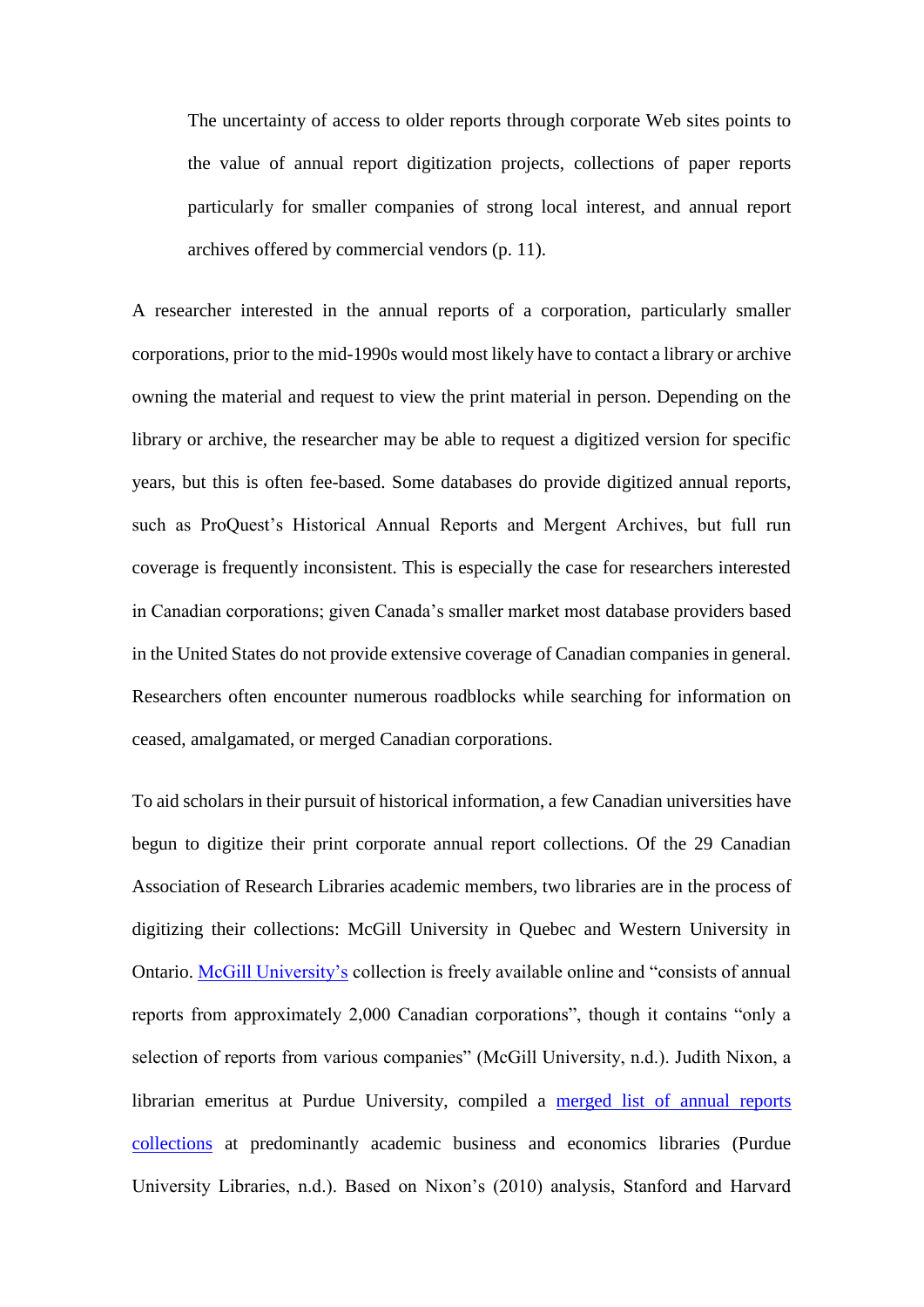Universities have the largest collections of annual reports – based on total number of corporations – followed by Western University in Ontario. This list evolved into a searchable database hosted on Purdue University Libraries website, which assists researchers interested in locating specific corporate annual reports in collections at nine libraries across North America. Nixon is also the author of a 2010 article in *College & Research Libraries* entitled "Annual Reports to Shareholders: Historical Collections in Libraries," which further analyzed the collections of twelve academic libraries. This article will discuss the digitized collection at Western Libraries and the ensuing efforts to catalog and host it for researchers.

# **Collection history**

Western Libraries is the library system for Western University, also known as the University of Western Ontario, and is in London, Ontario, Canada. The authors acknowledge that Western University is located on the traditional lands of the Anishinaabek, Haudenosaunee, Lūnaapéewak and Chonnonton Nations, on lands connected with the London Township and Sombra Treaties of 1796 and the Dish with One Spoon Covenant Wampum. Western Libraries employs approximately 130 staff, librarians, and archivists. The campus has seven library locations on its main campus and boasts a strong partnership with its three affiliated university colleges and one seminary, each of which has their own library. The C.B. "Bud" Johnston Library is Western Libraries' business library and supports the research and scholarship of the Ivey Business School. The Johnston Library has actively collected corporate annual reports to shareholders throughout the latter half of the twentieth century and by the year 2000, its collection held approximately 6,300 corporations. The collection has continued to grow and now contains the reports for more than 9,000 corporations, most of which are Canadian. This advancement has generally been through individual donations and several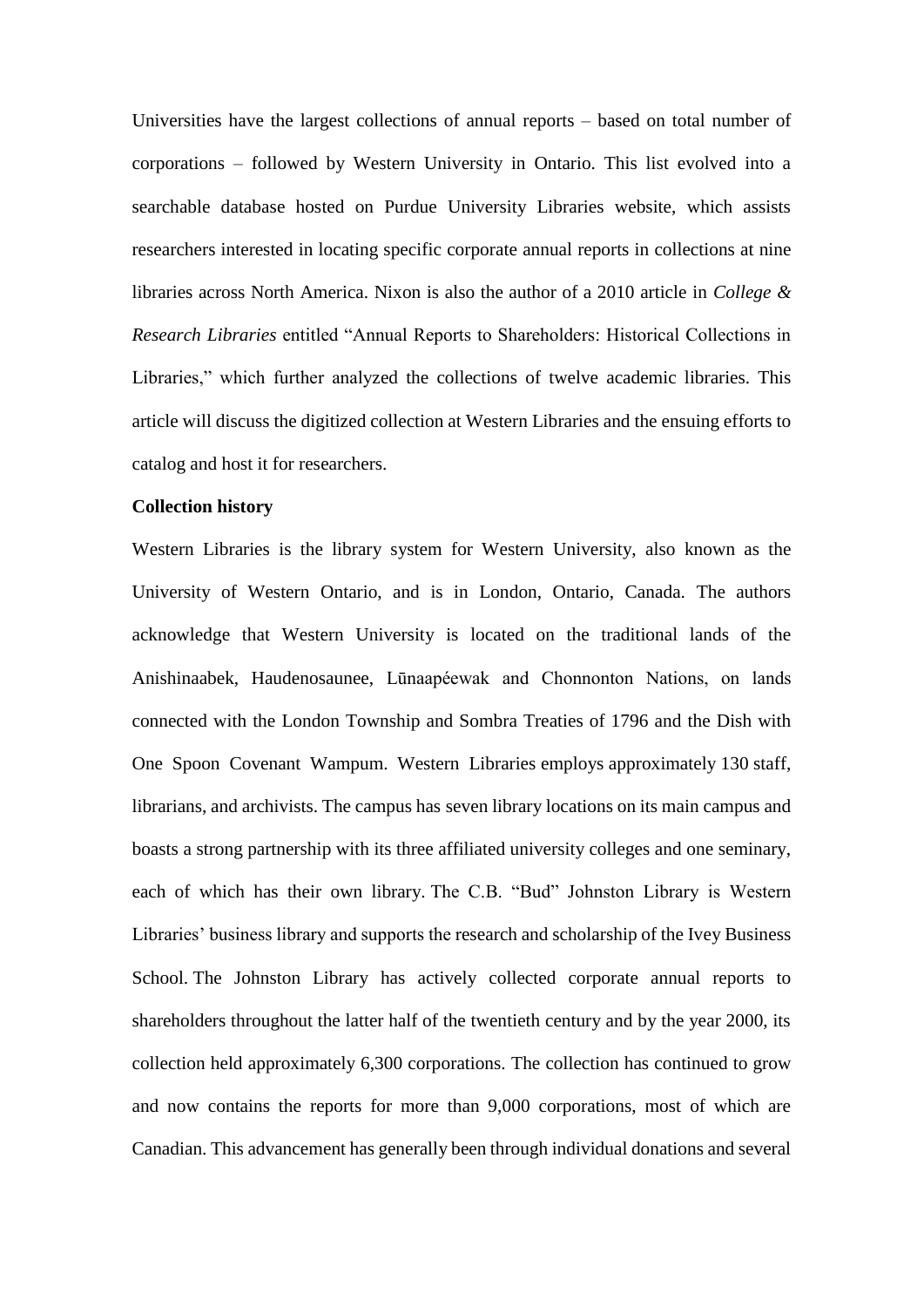strategic partnerships. One such partnership was with Natural Resources Canada, a federal governmental office, which donated their collection of corporate annual reports to the Johnston Library in 2015. These reports include 3,900 Canadian mining and mineral corporations of various sizes dating back to 1905 and their holdings exceed 77 linear feet. One condition of the donation was that the reports must be made accessible to Natural Resources Canada staff periodically at their request. Individual donors have generously provided their corporate annual reports collections as well, and larger donations have been contributed by other academic libraries. One such donation was from Brock University in St. Catharines, Ontario, while in preparation of upcoming library renovations, sought to relocate their collection of winery reports and corporations from Southern Ontario. This donation consisted of more than 500 reports from 285 corporations, some of which completed missing years in the Johnston Library collection. As the print collection continued to grow, questions regarding its size and accessibility began to develop.

# **Digitization history**

Western Libraries staff and librarians began to have discussions in 2004 to decide how to best manage and preserve this uniquely Canadian collection. The costs of converting the collection to a digital format depended on a variety of factors such as staffing resources, equipment and storage costs, and access to the print collection. It became clear that a long-term preservation plan was necessary to ensure proper stewardship of the collection as it continued to grow. To address this, the Director of the Johnston Library developed a project plan for funding support of the scanning program and subsequently applied to the *EMC Heritage Trust Project* grant. The Heritage Trust Project grant began in 2007 "to recognize organizations and individuals that protect and preserve invaluable cultural information from around the world through digitization" (Dell Technologies, 2011).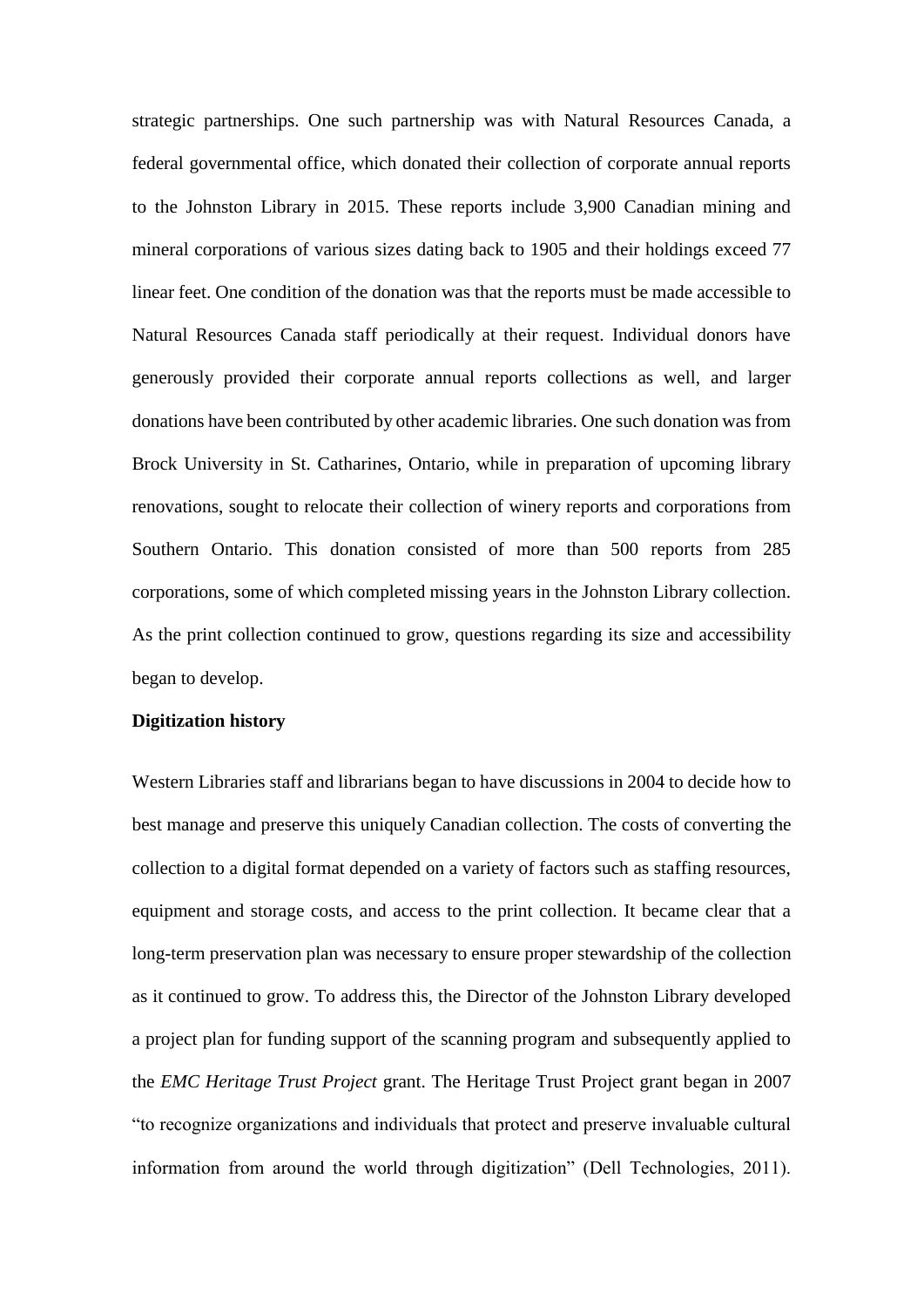EMC Corporation, now Dell EMC, awarded this grant to the Johnston Library in 2011. The grant fueled a large-scale digitization project led by library staff, which supported scanning processes such as new equipment, and hiring students during the summer academic break to scan the annual reports page by page. Using grant funds, two student assistants were contractually hired during the summer of 2011 and scanned a total of 3,436 individual annual reports during their terms. Once the funds were exhausted, the Johnston Library continued to employ new students from its budget to advance the project and provide a source of income for undergraduate students pursuing their studies. In addition to their other library duties, the students have mainly been responsible for the bulk of the scanning and digitizing work including cropping pages and ensuring reports have optical character recognition (OCR) applied. OCR allows researchers the ability to search for specific words used in each annual report and aligns with accessibility guidelines. To date, digitization of this collection has been stored on an internal library server with staff coordinating access to requested reports, via the library website. Academic researchers at Western University can retrieve the individual reports at no cost while outside academic researchers can request free copies. For all other interested parties, such as law firms and consulting businesses, a fee applies to reports not already digitized by noting the total number of pages requested and the scanning time involved. Once the invoice is paid the reports are emailed to the purchaser in PDF format.

While digitization efforts progressed, the storage location of the print collection evolved. In 2013, the Ivey Business School, in which the Johnston Library is located, relocated to a new building across campus. To accommodate the new library location, a new storage solution was necessary to house the large print collection. Two storage solutions have been implemented to ensure long-term preservation and access to the collection. The first solution included sending the print reports to an off-campus storage facility in plastic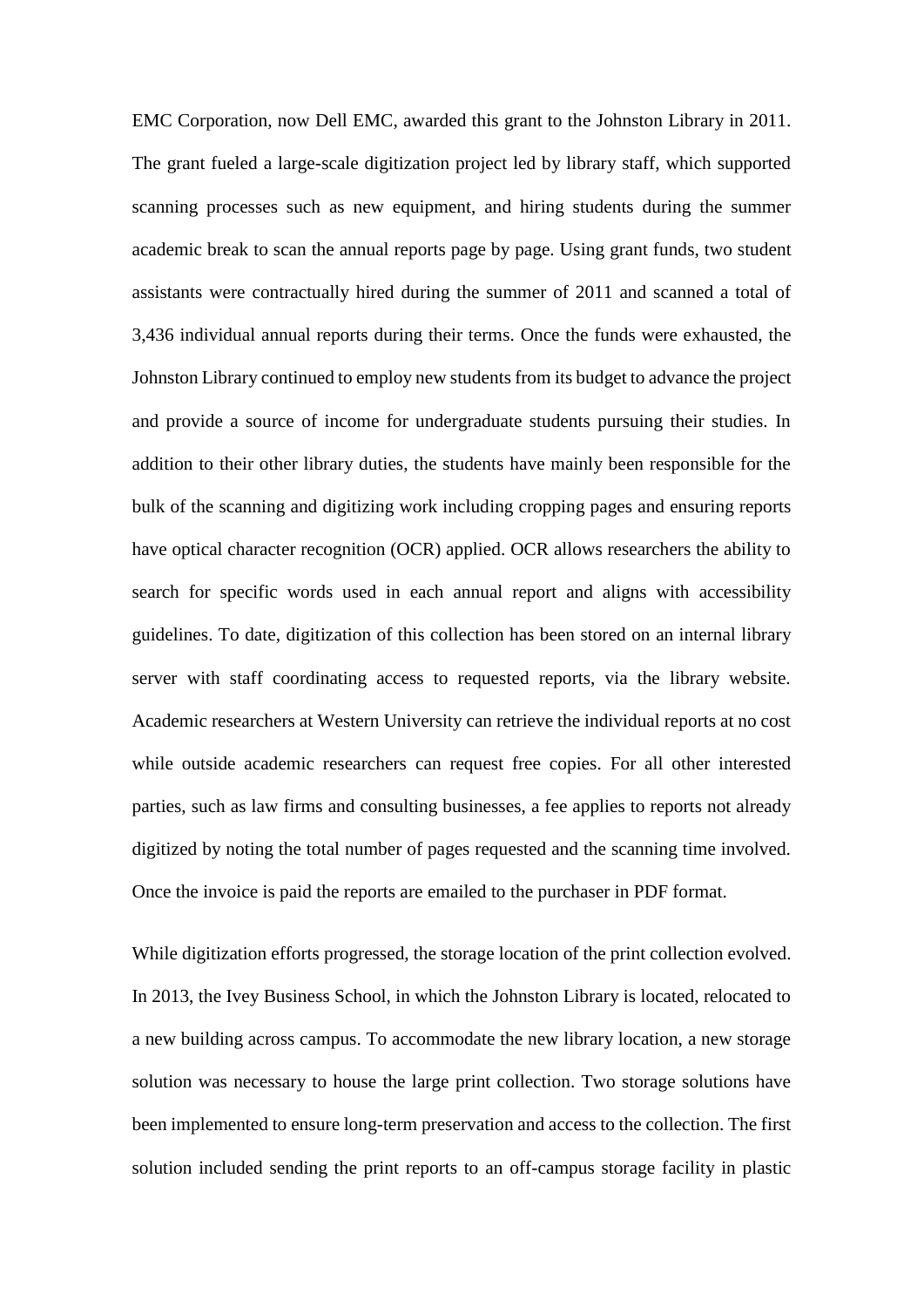sleeves and Western Libraries has an arrangement for a third-party to delivery boxes to campus libraries when requested. The second solution included a partnership with Mergent Inc., which approached the Johnston Library, to scan the reports held in the original collection of approximately 6,300 corporations. The arrangement with Mergent allowed the content to be scanned and uploaded into the Mergent Archives database and the original print reports to be returned to the library for storage. This solution allowed the collection to be accessed by subscribers of Mergent Archives internationally, signifying the importance of the Canadian content.

#### **Providing access to the digitized reports**

The decision to digitize the collection necessitated a further discussion regarding online access to the annual reports for Western University researchers. As a first step, the digitized collection was added to Western Libraries' Content Management, Discovery and Access unit to its 2018-2019 operational goals, with an aim to improve user access to this unique content. This unit includes three internal teams: collections, acquisitions, and metadata. The authors of this article include the Director of the Johnston Library, who is a member of the collections team, a metadata management librarian, and a co-op librarian -- both from the metadata team. In late 2019, the Director and the metadata librarian met with the annual reports collection coordinator to define the scope of the digitized collection and the Johnston Library's goals for it. Copyright was also a consideration, though corporate annual reports to shareholders are public documents and often do not have copyright statements within them. Following statements made on McGill University's Canadian Corporate Reports website (McGill University, n.d.b.), copyright was concluded to be governed by the Canadian Copyright Act and its provisions for fair dealing for academic institutions.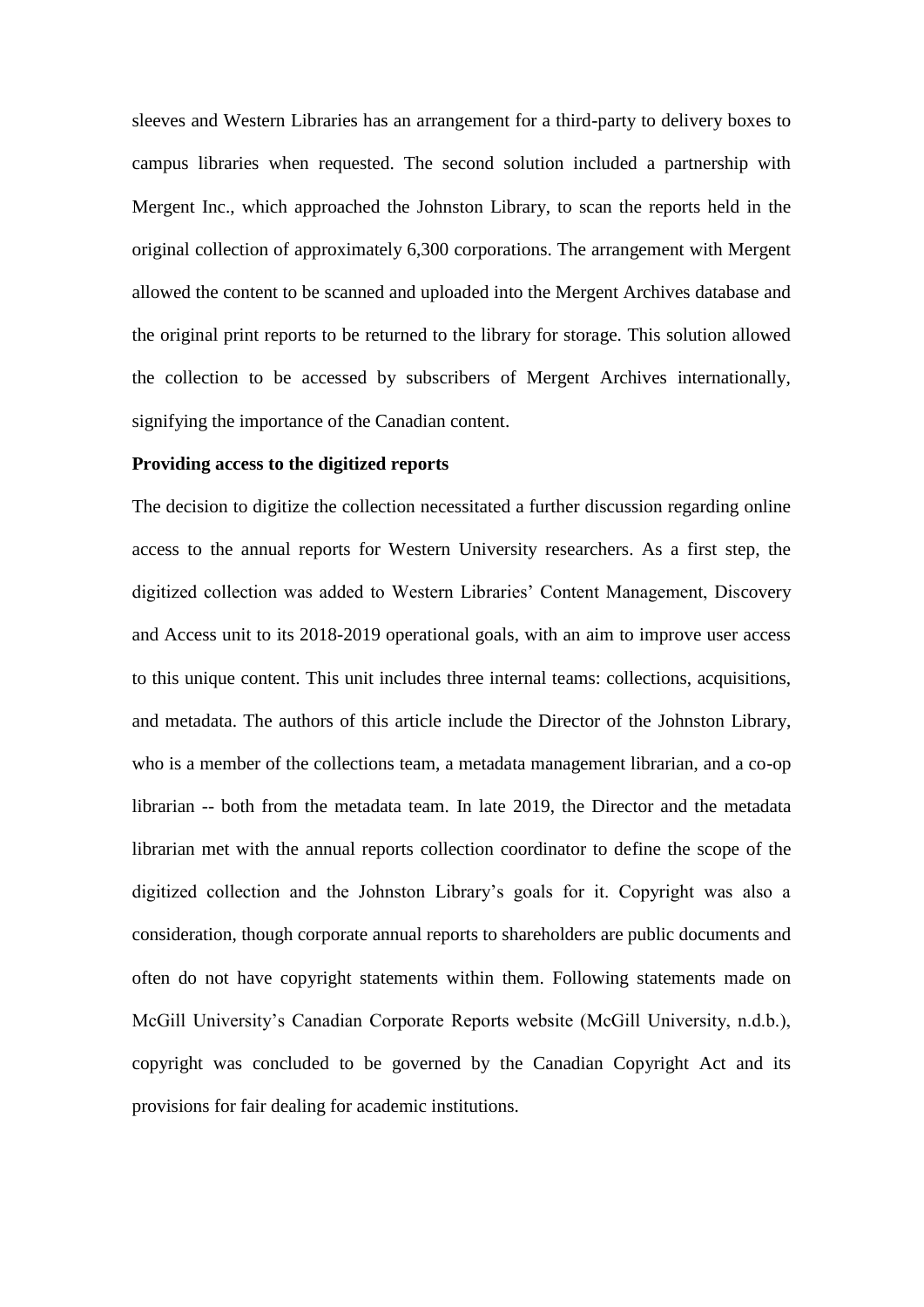Following the meeting with the Director and annual reports collection coordinator, the metadata librarian wrote a detailed project plan. This plan included an in-depth overview of researcher interests in the collection, a cataloging environmental scan, hosting solutions, staffing, cataloging processes, inventory management, and methods for user access. The following sections of this article will further elaborate on each of these areas.

# **Cataloging methods**

#### *Environmental scan*

To determine the best cataloging method for corporate annual reports, the metadata librarian conducted an environmental scan of the library catalogs of the other eight universities mentioned in Nixon's 2010 article. Also consulted was an American Research Libraries (ARL) SPEC kit from the year 2000, entitled "*Managing Corporate Annual Reports*", compiled by Lisa O'Connor of Kent State University. The SPEC kit included a survey that was distributed to 121 ARL member institutions; of those who responded, 26% stated that they cataloged their reports, but only with brief records, while 43% of respondents did not catalog their reports at all (O'Connor, 2000). Of the eight institutions in Nixon's article, two did not have catalog records for their collections or individual reports: [Harvard](https://www.library.hbs.edu/find/collections-archives/special-collections/collecting-areas/historic-corporate-reports) and [Purdue](https://apps.lib.purdue.edu/arsweball/) universities. [Cornell University](https://newcatalog.library.cornell.edu/catalog/3139198) and the [Massachusetts Institute of Technology](https://mit.primo.exlibrisgroup.com/discovery/fulldisplay?vid=01MIT_INST:MIT&docid=alma990014072870106761) cataloged the entirety of their collections in one record. Others such as Yale, Stanford, [Northwestern,](https://www.library.northwestern.edu/libraries-collections/transportation/collection/annual-report-collection.html) [Alabama,](https://www.lib.ua.edu/libraries/bruno/annual-reports/historical-annual-reports-collection/) Princeton universities, and the New York Public Library, have cataloged portions of their collections in MARC 21. Most of these collections have brief records and do not include access to digitized copies. [Columbia University](https://library.columbia.edu/libraries/business/corpreports.html) digitized the annual reports of 36 companies in 2007, 770 reports, which are available via the [Internet Archive](https://archive.org/details/culcorporatereports&tab=collection) (Columbia University, n.d.). Similarly, the [University of Pennsylvania](https://www.library.upenn.edu/collections/special-notable/single/historical-annual-reports) has digitized their annual reports collection from 1800-1955, which are available on their university website. The only Canadian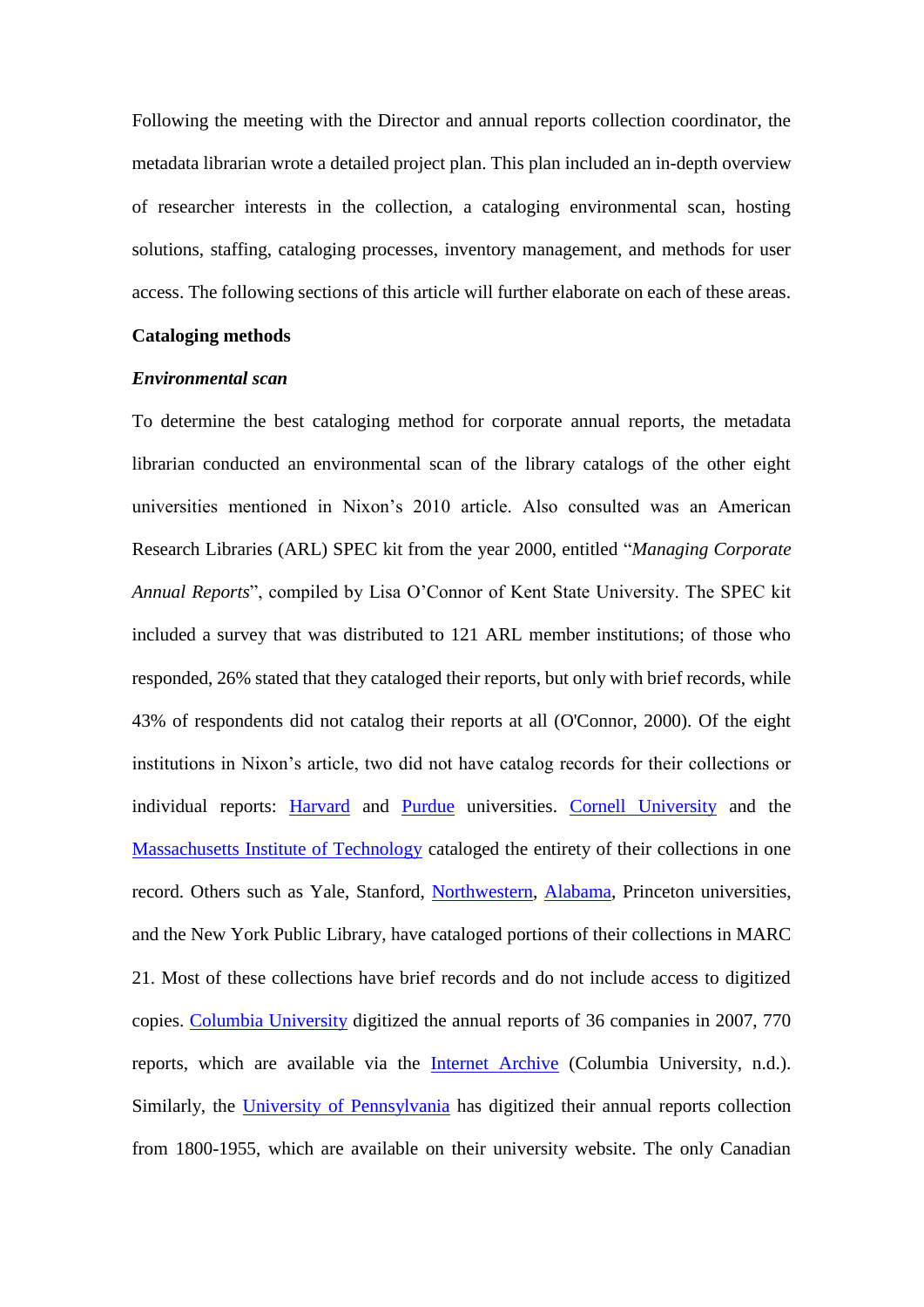university to digitize their reports for public use was the previously mentioned McGill University, though their site appears to not have been updated since 2005 and has no clear use of a metadata schema.

# *Cataloging processes*

Based on the environmental scan, there were two predominant methods used to catalog corporate annual reports to shareholders at academic institutions. These methods were:

- (1) By corporation name with a list of holdings (e.g., Canadian Tire, 1956-1995)
- (2) By year for each individual report (e.g., Canadian Tire 1956).

The first method was the least labor intensive, as a single record for the corporation itself is created and from this all holdings can be attached. An example of this method can be found in Princeton University Library's catalog record for **Boeing Company**, which includes reports from 1962-1992. Harmon and Burk's (2000) article in *Cataloging & Classification Quarterly*, entitled "Better Service Through Flexible Rules: Cataloging a Collection of Annual Reports in a Most Un-CONSER-Like Manner", also recommends this method: "... a single record, so that users in OCLC WorldCat and in our local system would not need to deal with different records for title and corporate name changes" (p. 44). Additionally, Harmon and Burk (2000) discussed how this method is the simplest for the user as an access point: "...anyone looking for the report of a particular foundation [can] see at a glance that we have the annual reports and our years of coverage" (p. 45). The second method, cataloging individual reports by year, is time-consuming for staff, as a cataloger must review each report and describe it thoroughly. This method would significantly reduce the speed at which reports could be cataloged and added to Alma's digital collection and may obstruct user discoverability, as Harmon and Burk mentioned above. To advance this project, the metadata management librarian selected the first method to catalog the collection and created a cataloging template to be used. This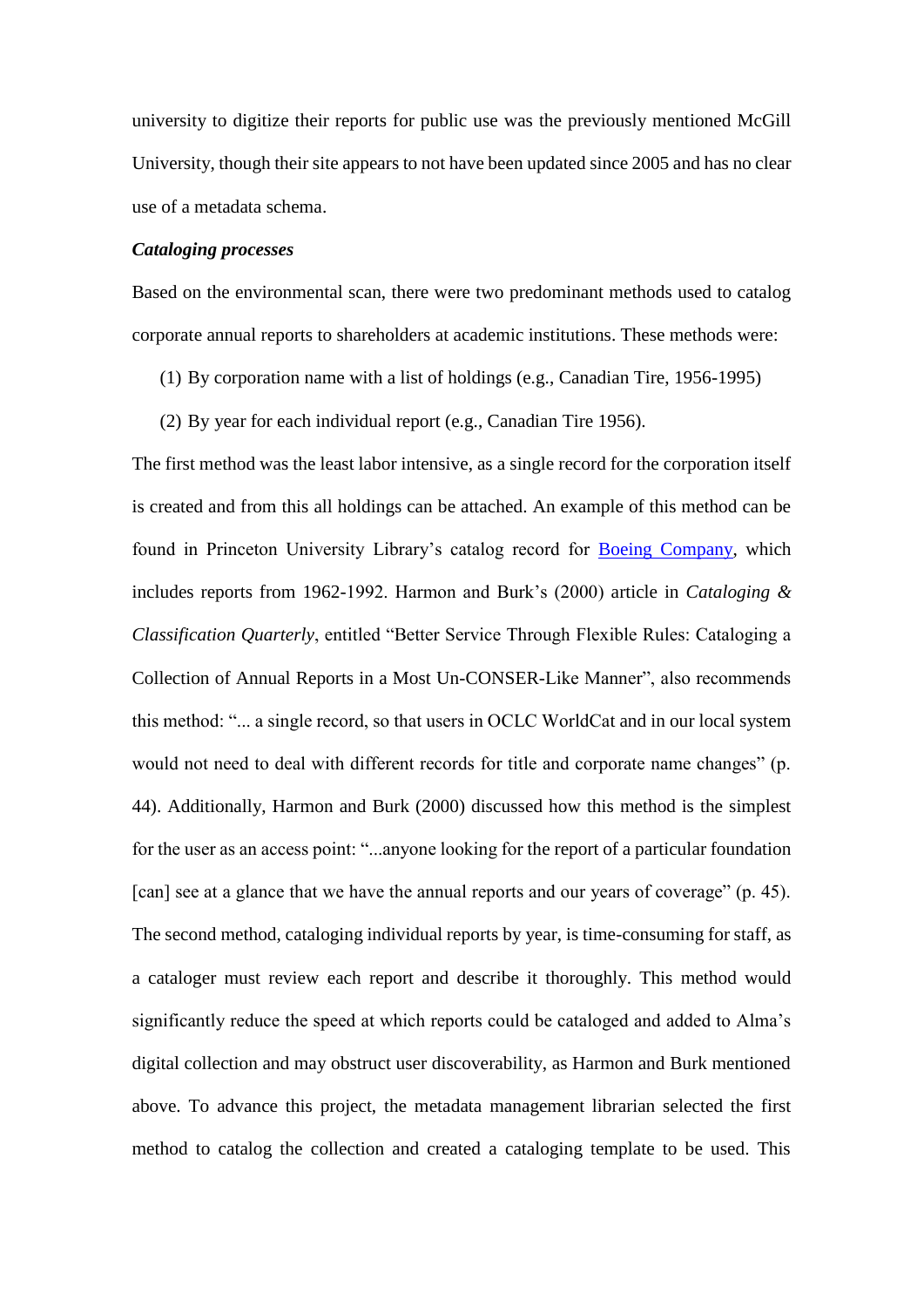template is attached as an appendix to this article as a reference point for interested parties.

#### *Selecting a cataloging and hosting product*

When this project was in development, two products were seriously considered to catalog and host the digitized annual reports: Ex Libris' library services platform Alma and Primo VE and Omeka S, developed by Digital Scholar. Alma is a subscription product, whereas Omeka S is open access. Alma uses digital collections to group related bibliographic records and digital representations together, whereas Omeka S "creates a local network of independently curated exhibits sharing a collaboratively built pool of items and their metadata" (Corporation for Digital Scholarship, n.d.a.). Comparing the two systems, one of the most important aspects in the decision-making process was the metadata standards available to catalog materials. Alma is compatible with MARC 21, UNIMARC, KORMARC, CNMARC, Dublin Core, and MODS (Ex Libris, 2021a); Omeka S is preloaded with Dublin Core, Bibliographic Ontology, and Friend of a Friend (Corporation for Digital Scholarship, n.d.b.). Alma has additional functionality that allows bibliographic records to be stored locally in an Institution Zone or to be shared with consortia members in a Network Zone, if configured. Lastly, server space and hosting were important considerations for Western Libraries; Alma does not require a local server to host files, while Omeka S does. As Western Libraries' cataloging unit was responsible for this project, a metadata standard that all staff were familiar with was of the utmost importance, with MARC 21 preferred. Based on the above criteria and Western Libraries environment, Alma and Primo VE were selected as the cataloging and hosting solution for this collection.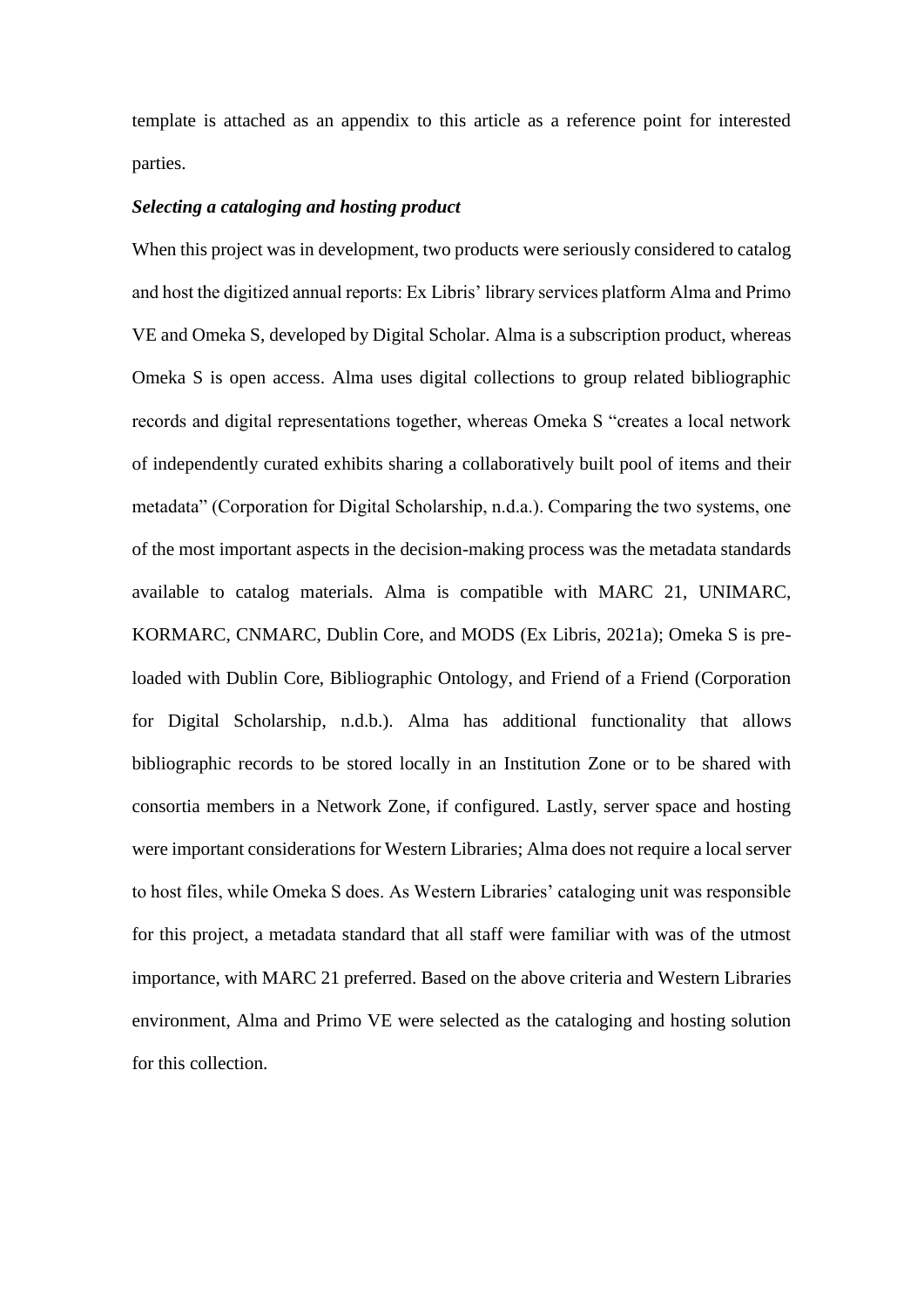### *Staffing and training*

Western Libraries have historically used Innovative Interfaces' Sierra for circulation and cataloging, and their Millennium software prior to that. However, in December 2019 the Libraries migrated to Ex Libris' Alma as part of a consortia effort to increase shared physical collections and staff collaboration between universities in Ontario. Utilizing Alma's networking capabilities, sixteen university libraries now share bibliographic records and a shared discovery layer, Primo VE. Migrating to a new cloud-based library services platform created a great deal of manual metadata cleanup, which has limited the amount of time the cataloging unit has had available for this project. Due to these migration obstacles, other staffing models were considered to propel this project forward. Models considered included the possibility of hiring an educational co-op librarian from Western University's Master of Library & Information Science program and proposing that a temporary full-time staff member be hired. Based on advice from the head of metadata, a co-op librarian position was developed by the metadata management librarian leading the project. This proposal was accepted by Western Libraries' senior leadership and with available funding, a student was hired for an eight-month inclusive contract. Fortunately, the master's student that was hired already held a library technician diploma and required less rigorous cataloging training, though they were refreshed on original cataloging basics and Western Libraries local policies. Overall training included reviews of Library of Congress Classification, Library of Congress Subject Headings, MARC 21 format, Cooperative Online Serials Program (CONSER), Ex Libris' Alma Essentials program (including navigation, searching, metadata editor, and cataloging templates), and Alma Digital Collections (particularly digital resources and uploading of documents).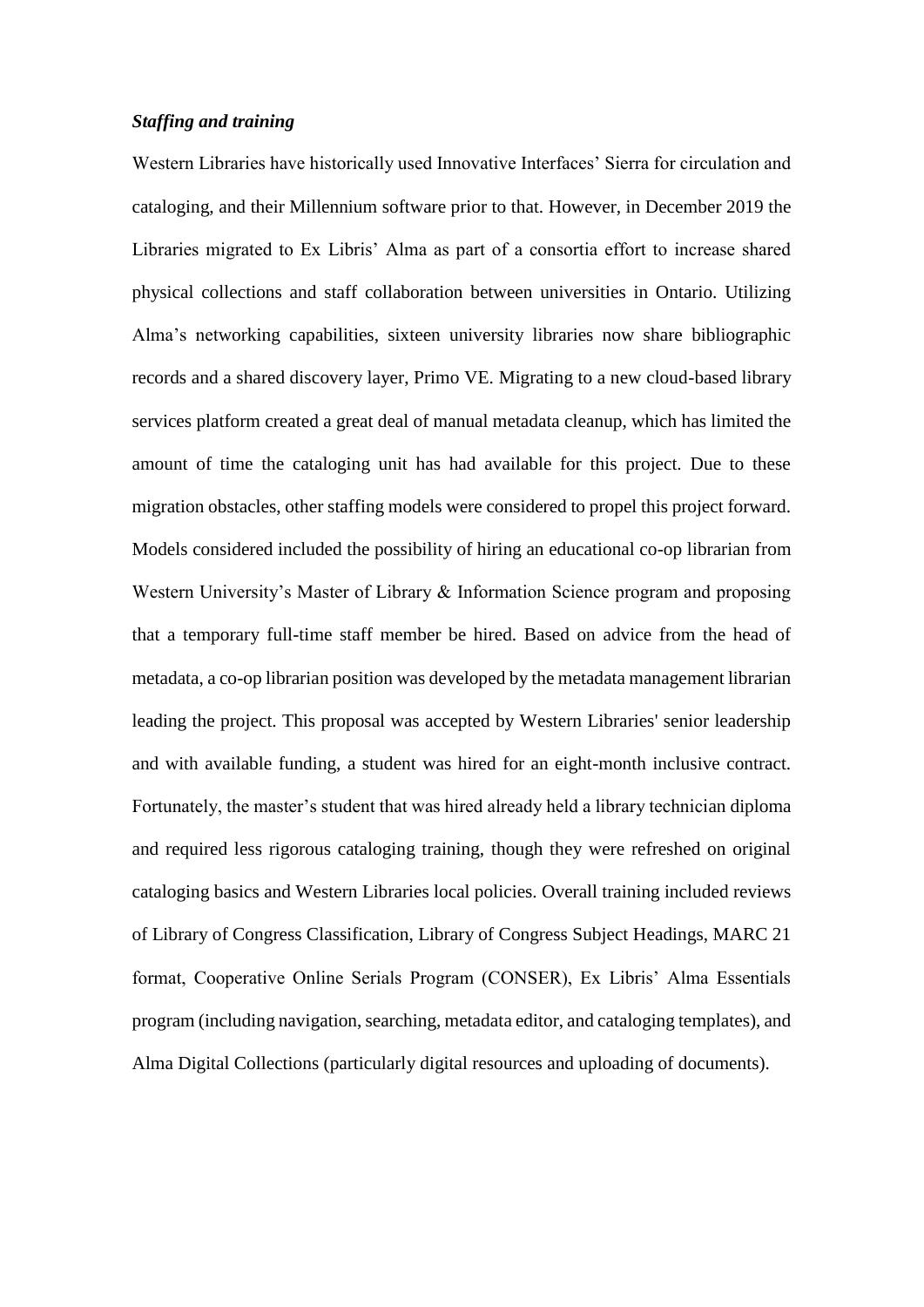#### *Inventory control*

Prior to the co-op librarian's start date, the metadata management librarian decided to use spreadsheets to monitor the overall progress of the project. The spreadsheets have columns which list each corporation's name, its cataloged metadata management system ID (Alma MMS ID), its cataloging date, and any relevant notes on the corporation (such as name changes, subsidiaries, amalgamations, mergers, and more). Two spreadsheets are utilized as the Johnston Library has two sets of digitized reports, one from the current digitization effort led by library staff, and the other set which contains files that were previously digitized. Each spreadsheet tracks the number of cataloged reports to date and the fluctuating coverage dates of the reports (e.g., 1912-15, 1930-35, etc.). Each digitized set contains varied report dates, and while there is some overlap, one set contains missing years and corporations that the other set does not contain. Searching in each spreadsheet reduces the amount of time it takes for the co-op librarian to find the appropriate annual report years and to cross check the second set of reports for missing content. For this project, the spreadsheets are an essential tool in the cataloging workflow, as they assist in locating all years associated with a particular company between each set and ensure that all report years are uploaded to Alma correctly.

### *Linking entry fields*

When the co-op librarian began cataloging, the use of MARC 21 linked entry fields (78X) was discussed with the metadata management librarian leading the project. In accordance with MARC 21, these fields are used to specify "a different relationship between the target item being described by the record and a related item" (Library of Congress, 2017). It was decided by both librarians that while adding these fields and researching their relationships was a large investment of time, it may be an important finding aid for users searching the metadata for alternate corporation names, corporate acquisitions,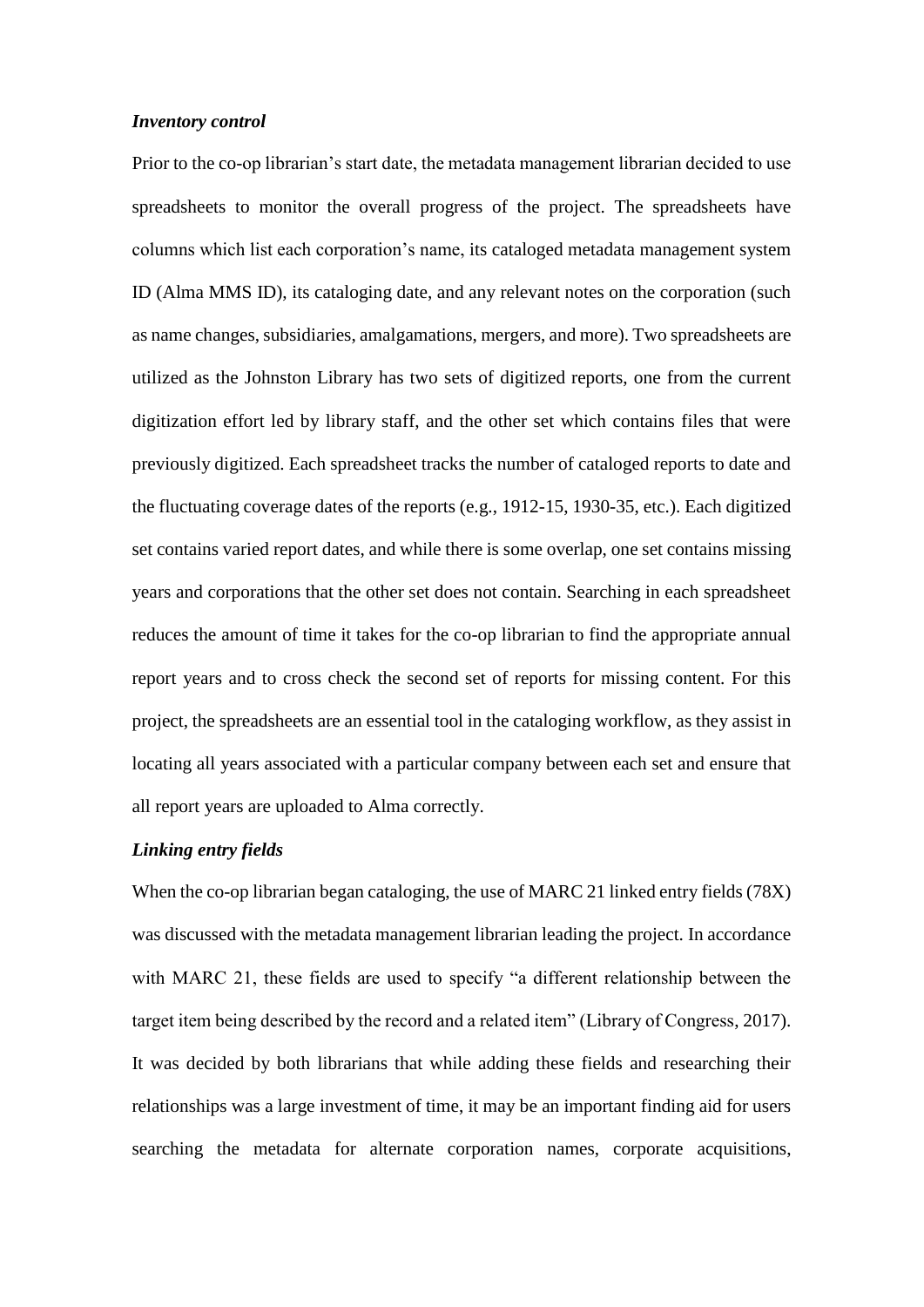subsidiaries, and parent relationships. When users find these relationships within records, their related entries (corporations) are easily accessible via Related Title links. When a linked entry was added to a record, a 500 - General Note field was also included to further describe the relationship and its significance. Three linking fields, 780, 785, and 787, were used most frequently as they best represented the business relationships between companies. A 780 field for a Preceding Entry was added if a company had a previous name or names and was also used when a company acquired another. For example, when creating a linked entry in the bibliographic record for Hudson's Bay Company to display the acquisition of Zeller's Limited in 1981, a 780 field was added as such: "\$t Zeller's Limited, annual reports, \$d [years of reports available]." A 785 field for a Succeeding Entry was added if a company was acquired, merged, or amalgamated with another company. For example, when creating the bibliographic record for Zeller's Limited, a 785 field was added to display the relationship between the two companies -- the acquisition of Zeller's Limited by Hudson's Bay Company. This relationship was entered as "\$t Hudson's Bay Company, annual reports, \$d [years of reports available]." Lastly, a 787 field for Other Relationship Entry was added to parent/subsidiary company relationships and/or if a company merged or amalgamated to form a new company. An example of this is Loblaw Companies Limited, which is a wholly owned subsidiary of George Weston Limited. When creating bibliographic records for these corporations, each contains a 787 entry to link to the other company record. These related entries can help users find additional corporate information they may not have been aware of that may be beneficial to their research.

# *Utilizing Alma and Primo VE collection discovery*

Incorporated into Alma's infrastructure is the ability to create digital collections and display them in Primo VE. Alma digital collections aggregate bibliographic records with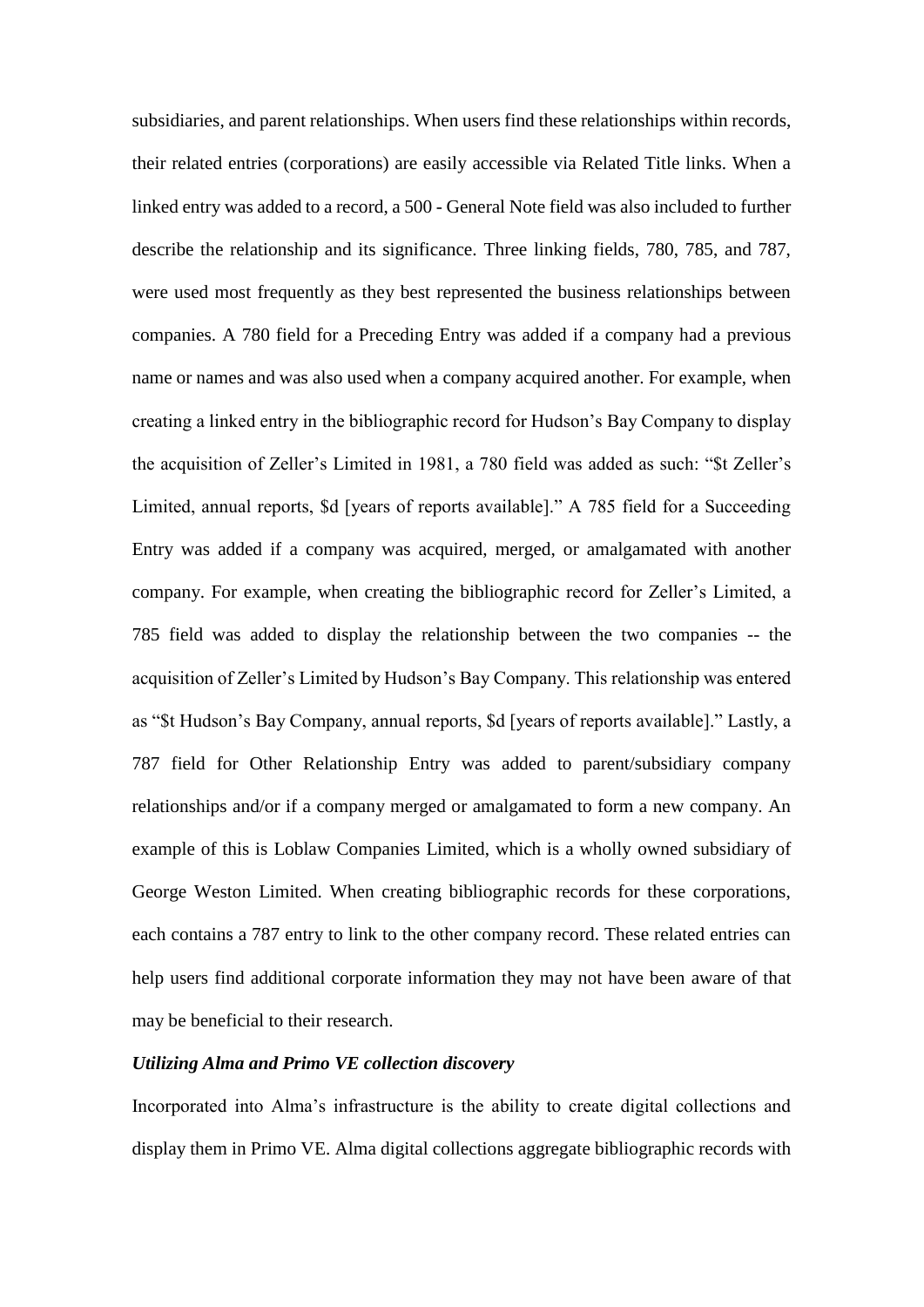a relationship, such as topics or subjects (Ex Libris, 2021b), and group them together for users. A collection can house a sub-collection and a sub-collection can have a subcollection within it. For this project, a collection was created entitled "Historical Canadian Corporate Annual Reports" (Figure 1). When a bibliographic record for a corporation was cataloged, it was added to this digital collection and digital representations (the annual reports) were attached to the bibliographic record. In Alma, representations were added using the digital representation resource editor File List tab. When the annual reports uploads are complete, users can access the bibliographic records and their associated reports via the collection discovery area in Primo VE. The bibliographic records are also keyword searchable for users utilizing the basic and advanced search toolbars.

#### **Figure 1**

*A screenshot of the Collection Discovery lobby page of the Historical Canadian Corporate Annual Reports Collection in Western Libraries Primo VE.*



### *Uploading reports to Alma*

Alma has a maximum upload size of one gigabyte per file. The digitized annual report files typically range between 100-300 kilobytes to 100-200 megabytes, though there are instances where some files are over five hundred megabytes. Alma does not limit the number of files in a collection, and this project currently has more than 5,000 uploaded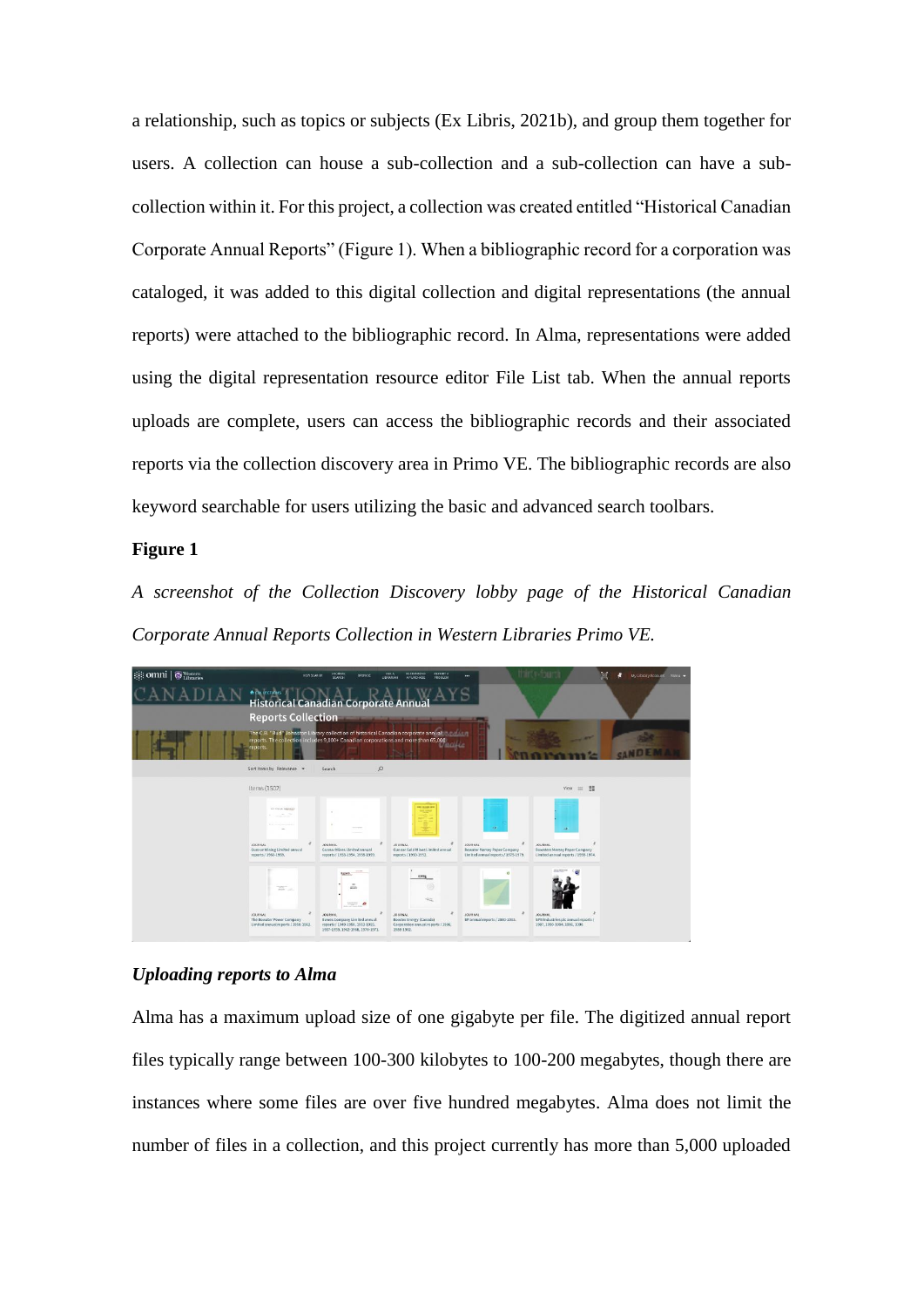annual reports. More than 2 terabytes of digitized content are stored on Western Libraries internal servers.

To upload reports in Alma, representations need to be added to each bibliographic record. The representations for this project are labelled as "Company Name" Annual Reports and have restricted access for registered users of Western University and its affiliates. After the representation is created, files are uploaded from Western Libraries' servers to the Alma cloud. Next, inconsistent file names are updated to maintain a uniform experience for the user, as shown in Figure 2. Finally, the labels are sorted to confirm that the files are listed in chronological order in Primo VE.

# **Figure 2**

*A screenshot of Alma's Digital Representation Resource Editor – File List tab.*

| Digital Representation Resource Editor<br>a. |                                   |                                |                                   |                        |                 | Relink to another bibliographic record |             |                          | Cancel | Save    |
|----------------------------------------------|-----------------------------------|--------------------------------|-----------------------------------|------------------------|-----------------|----------------------------------------|-------------|--------------------------|--------|---------|
| General Information<br>$1 - 20$ of 34        | <b>Files List</b><br>Sort Files - | <b>History</b><br><b>Notes</b> |                                   |                        |                 | <b>O</b> Add Files                     |             | <b>O</b> Delete Selected | G      | $\circ$ |
|                                              |                                   | <b>PID</b>                     | <b>Creation Date</b>              | <b>File Name</b>       | Label           |                                        | <b>Size</b> | <b>Fulltext</b>          |        |         |
| 1 <sup>0</sup>                               | F<br><b>Aurus</b><br>∽            | 13512419750005163              | 08/27/2020 13:32:54<br><b>EDT</b> | Air Canada<br>1964.pdf | Air Canada 1964 |                                        | 6.30 MB     | Plain <sup>[2]</sup>     |        | $$      |
| $2^{\circ}$                                  | <b>College Inc.</b><br>ᄙ          | 13512419740005163              | 08/27/2020 13:32:54<br>EDT        | Air Canada<br>1965.pdf | Air Canada 1965 |                                        | 5.96 MB     | Plain <sup>[2]</sup>     |        |         |
| 3                                            | LA.                               | 13512419730005163              | 08/27/2020 13:32:54<br>EDT        | Air Canada<br>1966.pdf | Air Canada 1966 |                                        | 7.13 MB     | Plain <sup>[2]</sup>     |        |         |

#### *Testing in Primo VE*

The co-op librarian tests the uploaded files in Primo VE to ensure that the metadata displays correctly for users. The 78X linking fields are also tested to confirm they lead to the correct associated bibliographic records for accessibility and searchability via the other company names. Uploaded material is tested by accessing the PDF files in the Primo VE PDF viewer, after logging into My Account. Access to the digitized reports is currently limited to primary users of the university, staff, faculty, and students. Authorized users can view and download these reports once they have logged in with their university credentials. Those who do not have access, or have yet to sign in, will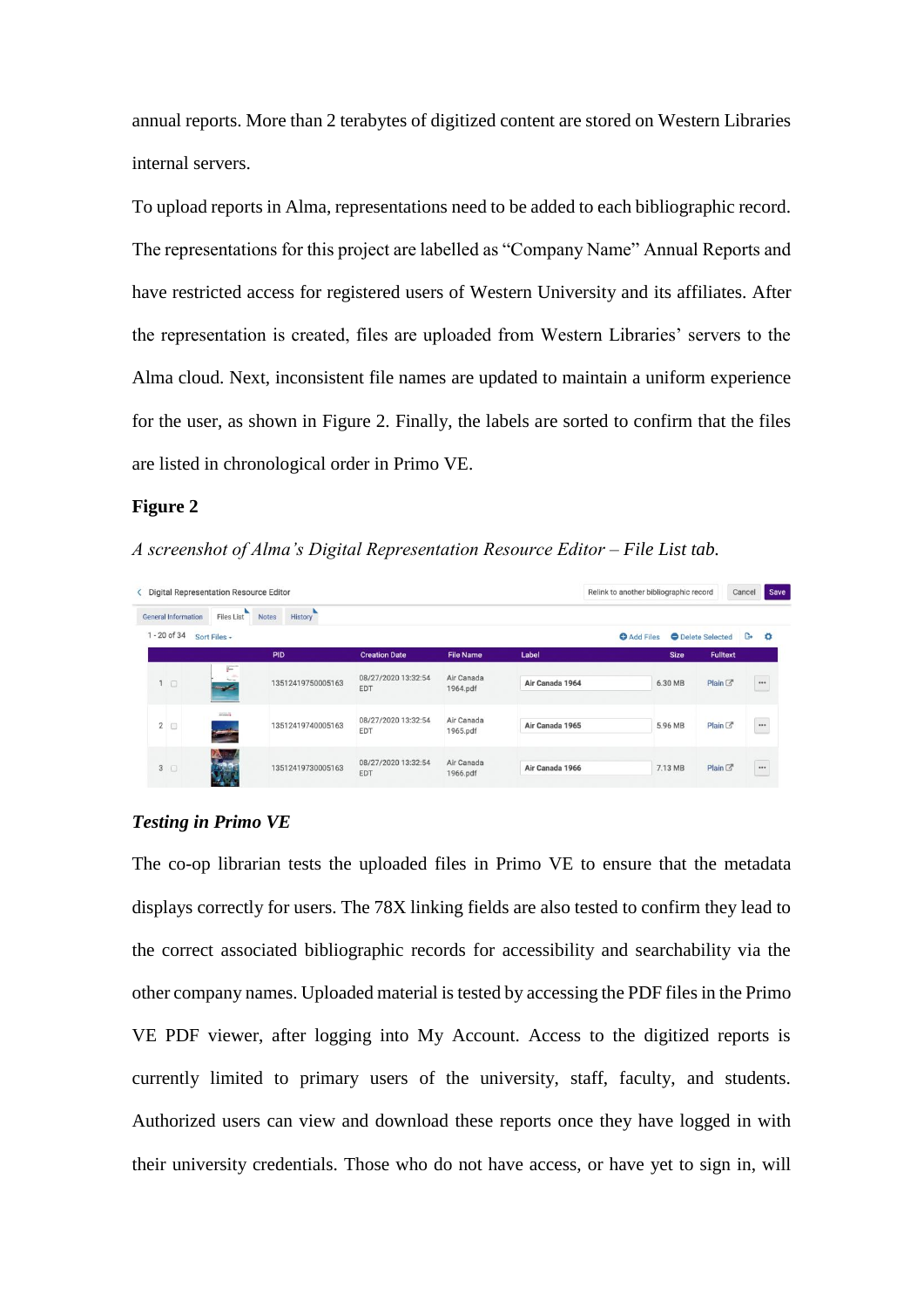simply see a prompt that they do not have permission to view the PDFs. The PDF viewer displays the first chronological dated report first and subsequent years display on the left sidebar for users to select from as they wish, as displayed in Figure 3. To date, there have been no issues accessing these files, however, loading time of files can vary from seconds to minutes, depending on their size and page length. Lastly, users can search words or phrases within the text of each PDF and can download the PDFs or print each file while in the viewer.

### **Figure 3**

*A screenshot of Primo VE's PDF viewer when a user is signed in, displaying the digitized corporate annual reports.*



#### **Progress to date and future steps**

Progress on the project has been very successful to date. Digitization efforts continue at the Johnston Library with student assistants scanning the remainder of the collection with library assistants' vetting their completed work. Digitization will continue for the next several years until the collection is scanned in its entirety. Cataloging and uploading of digitized content will be paused in January 2022 to evaluate the eight-month pilot project with the co-op librarian and determine future goals. Areas of the project that require further examination include usage analysis, staffing, and the possibilities of future collaboration with partners. The usage of the uploaded files by researchers will be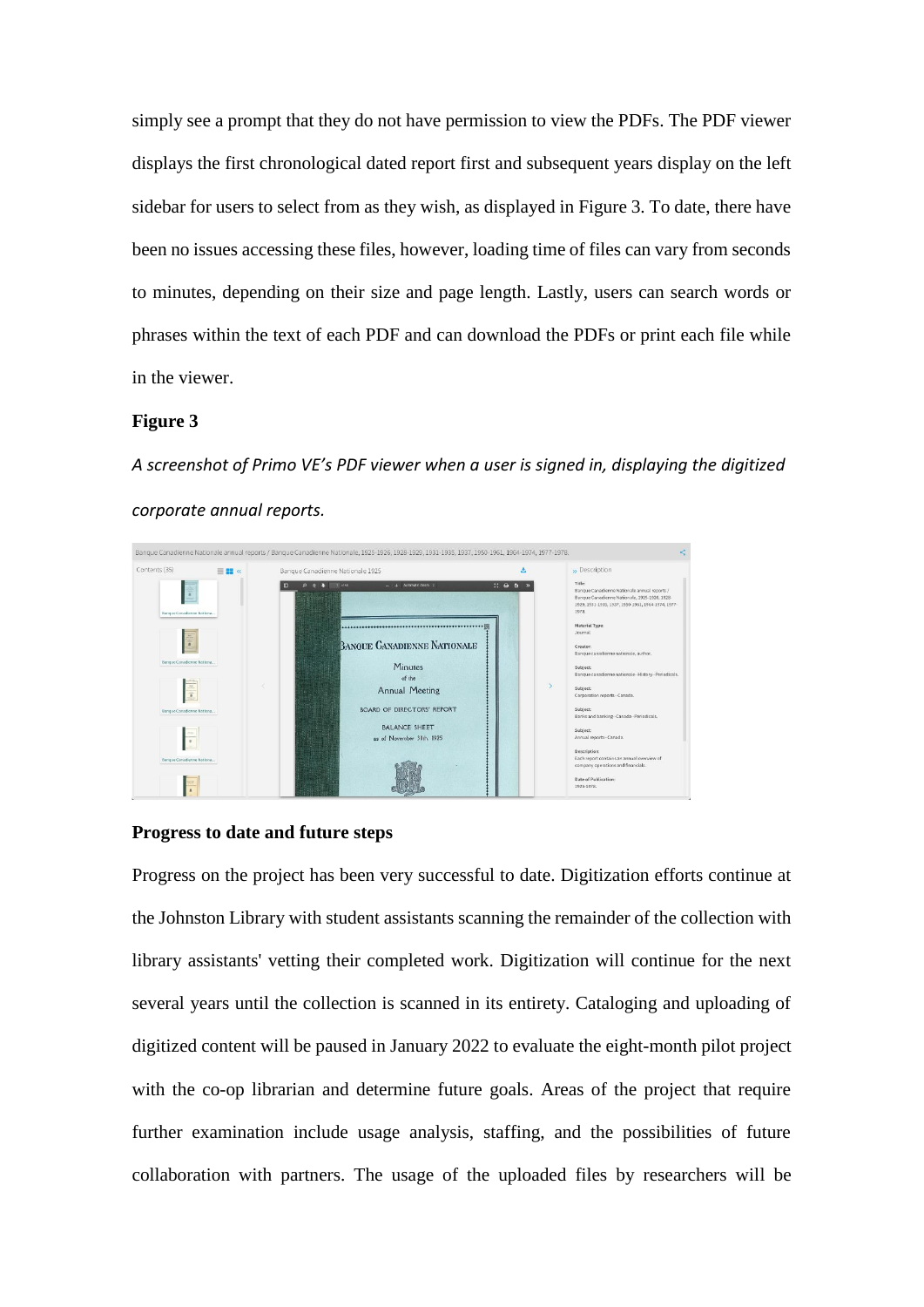monitored by the metadata librarian using Alma Analytics, which records the total number of views and downloads each report has received. Further investigation also needs to be conducted on cloud storage space availability and fees in our current system. Sharing these figures with managers may help to determine the future staffing model for this project and its continuation.

In addition to staffing, consortia cataloging guidelines of specialized collections such as this need to be further developed. Currently, the bibliographic records for this collection are stored in Alma's Institution Zone and are not shared with consortia partners in the Network Zone. As these bibliographic records are unique to the Johnston Library collection, their usefulness to partners is not clear and discussions with the consortia metadata standards committee must be investigated. Alternatively, approaching the Canadian Research Knowledge Network (CRKN), an 81 member Canadian consortium of libraries, and provider of the Canadiana database (Canadian Research Knowledge Network, n.d.a.) is another option for this collection. The Canadiana database "contains over 19 million pages (96,000 titles) of digitized historical publications, including monographs, serials, and government publications" (Canadian Research Knowledge Network, n.d.b.), and would be an ideal collaborator for the early Canadian corporate annual reports in this collection. Further conversations with all interested parties will be necessary prior to a second phase of this project. It is the desire of the authors that this project continue with adequate staffing and resource allotment.

#### **Conclusion**

The corporate annual reports collection curated by the C.B. "Bud" Johnston Library at Western University is an archive of Canadian historical business significance and is the largest Canadian retrospective of print corporate annual reports. Most of these reports are not available freely on the internet and are a valuable tool for researchers. Throughout the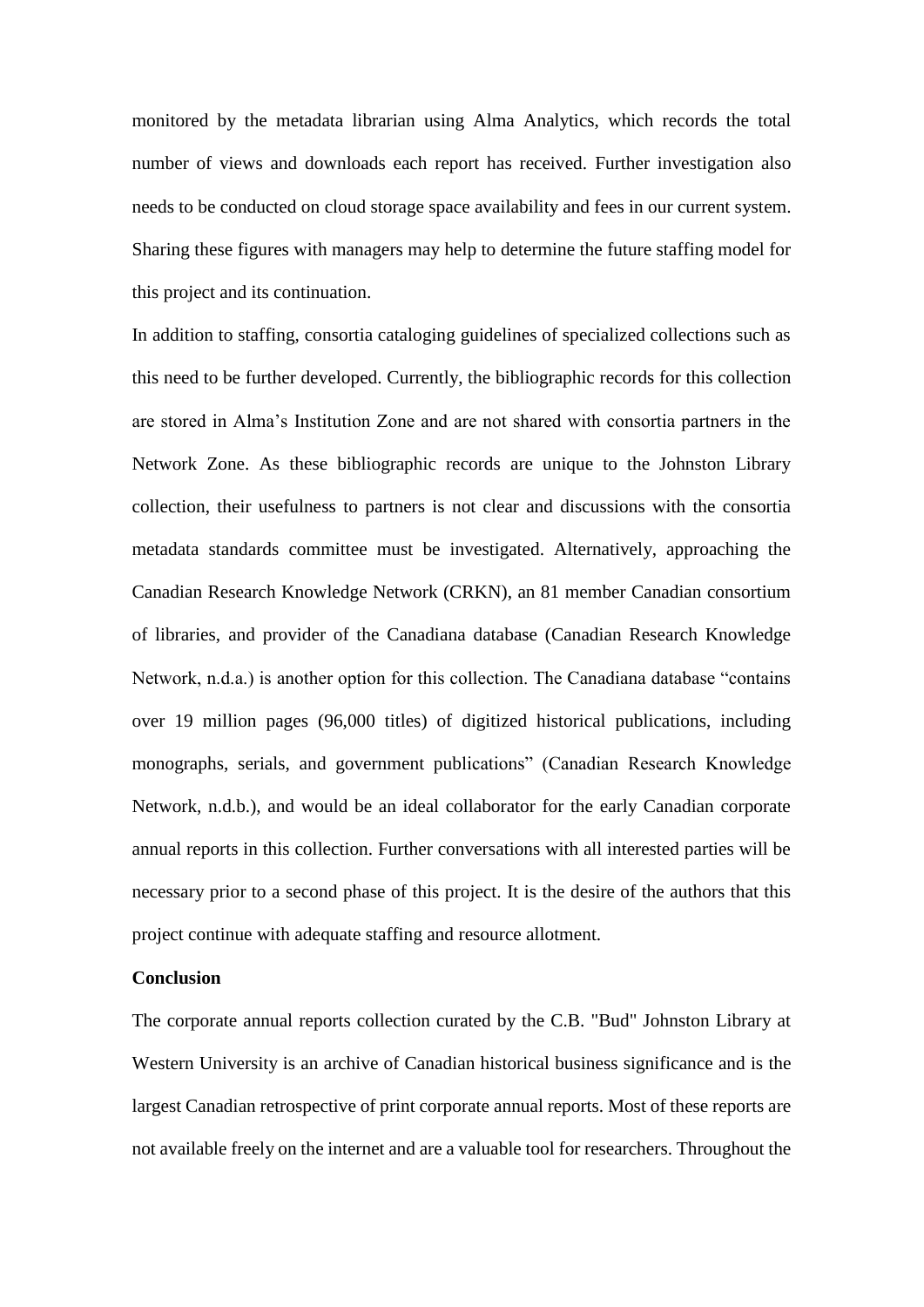past decade, student assistants at the Johnston Library have digitized a significant number of individual reports and considerable progress has been made to provide online access to this collection over the past eighteen months. Alma was chosen to host the collection, MARC 21 was used as the format for displaying the bibliographic data, and a co-op librarian was hired to begin cataloging and uploading these reports. During the co-op librarian's eight-month term at Western Libraries 1,372 corporations were cataloged out of 9,013 total, which accounts for 15.2% of the collection. Of the 52,847 digitized PDF files, 12,198 have been uploaded to Alma, which is 23% of the collection. While progress will be paused to discuss and evaluate the pilot project, the metadata management librarian hopes that the project will continue, that all the companies will be fully cataloged, and a collaboration with CRKN is possible to further increase the accessibility of this important Canadian collection.

#### **Acknowledgments**

This article is dedicated to Jerry Mulcahy, retired Director, and Patrick Nelligan, retired Library Assistant, both from the C.B. "Bud" Johnston Library. The continued growth of the collection and access to the corporate annual reports would not have been possible without the forethought and commitment of these two individuals.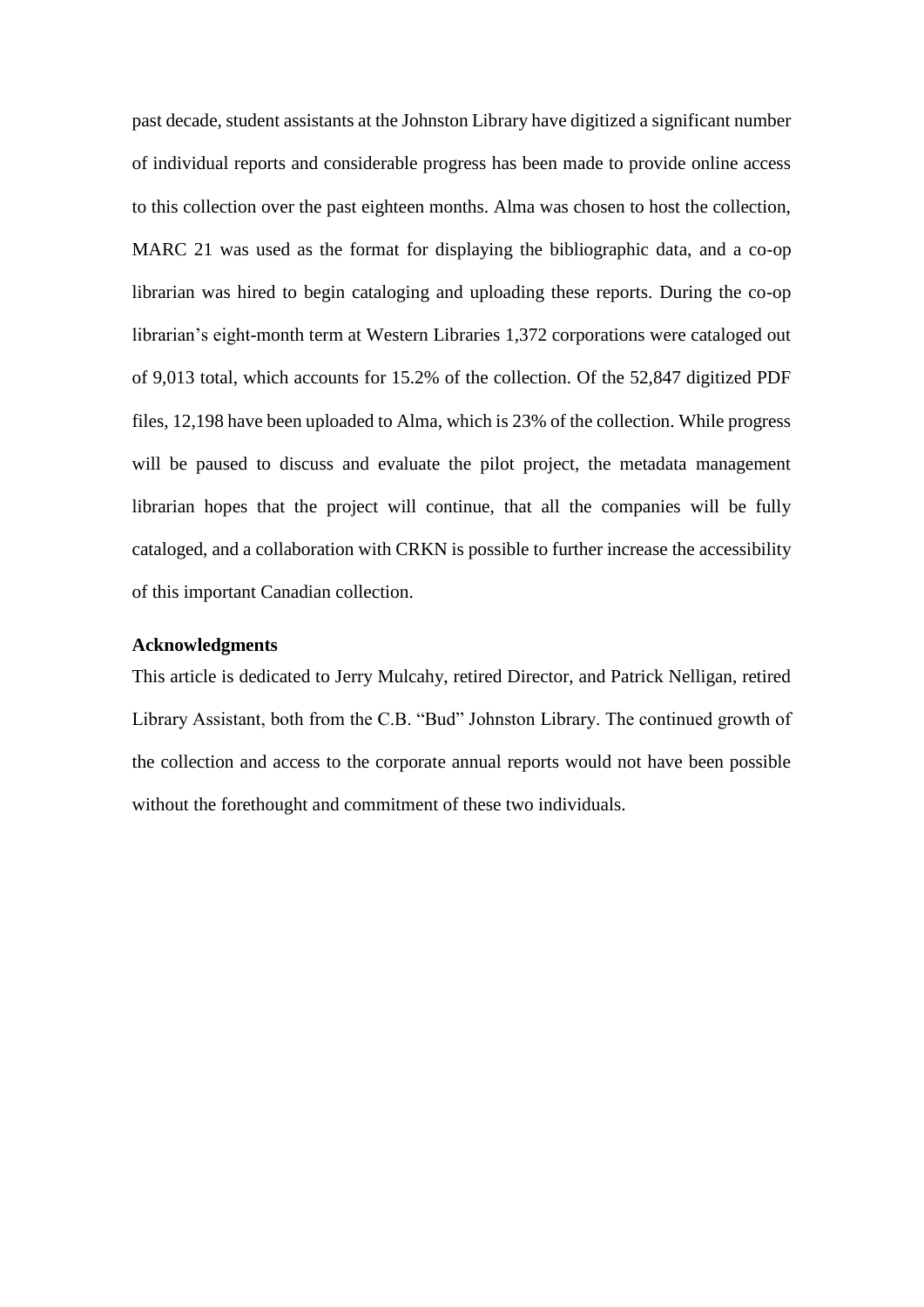#### **References**

- Canadian Research Knowledge Network. (n.d.a.). *About CRKN*. Canadian Research Knowledge Network. Retrieved November 8, 2021, from [https://www.crkn](https://www.crkn-rcdr.ca/en/about-crkn)[rcdr.ca/en/about-crkn](https://www.crkn-rcdr.ca/en/about-crkn)
- Canadian Research Knowledge Network. (n.d.b.). *Canadiana collections*. Canadian Research Knowledge Network. Retrieved November 8, 2021, from [https://www.crkn-rcdr.ca/index.php/en/canadiana-collections.](https://www.crkn-rcdr.ca/index.php/en/canadiana-collections)
- Columbia University. (n.d.). *Columbia Historical Corporate Reports*. Columbia University Libraries. Retrieved October 25, 2021, from [https://library.columbia.edu/libraries/business/corpreports.html.](https://library.columbia.edu/libraries/business/corpreports.html)
- Corporation for Digital Scholarship. (n.d.a.). *Omeka S user manual*. Retrieved April 2020, from<https://omeka.org/s/docs/user-manual/>
- Corporation for Digital Scholarship. (n.d.b.). *Vocabularies.* Omeka S User Manual. Retrieved October 12, 2021, from [https://omeka.org/s/docs/user](https://omeka.org/s/docs/user-manual/content/vocabularies/)[manual/content/vocabularies/](https://omeka.org/s/docs/user-manual/content/vocabularies/)
- Cronin-Kardon, C. L., & Halperin, M. (2007). Annual reports: Preserving and disseminating a source for business history: Collection development issues in the online environment. *The Acquisitions Librarian, 37-38*, 107–118. [https://doi.org/10.1300/J101v19n37\\_09](https://doi.org/10.1300/J101v19n37_09)
- Dell Technologies. (2011, November 10). *EMC Heritage Trust Project Grant to help library digitize and preserve largest collection of Canadian company annual reports.* Retrieved October 5, 2021, from [https://corporate.delltechnologies.com/en-](https://corporate.delltechnologies.com/en-ca/newsroom/announcements/2011/11/10112011-library-digitize.htm)

[ca/newsroom/announcements/2011/11/10112011-library-digitize.htm](https://corporate.delltechnologies.com/en-ca/newsroom/announcements/2011/11/10112011-library-digitize.htm)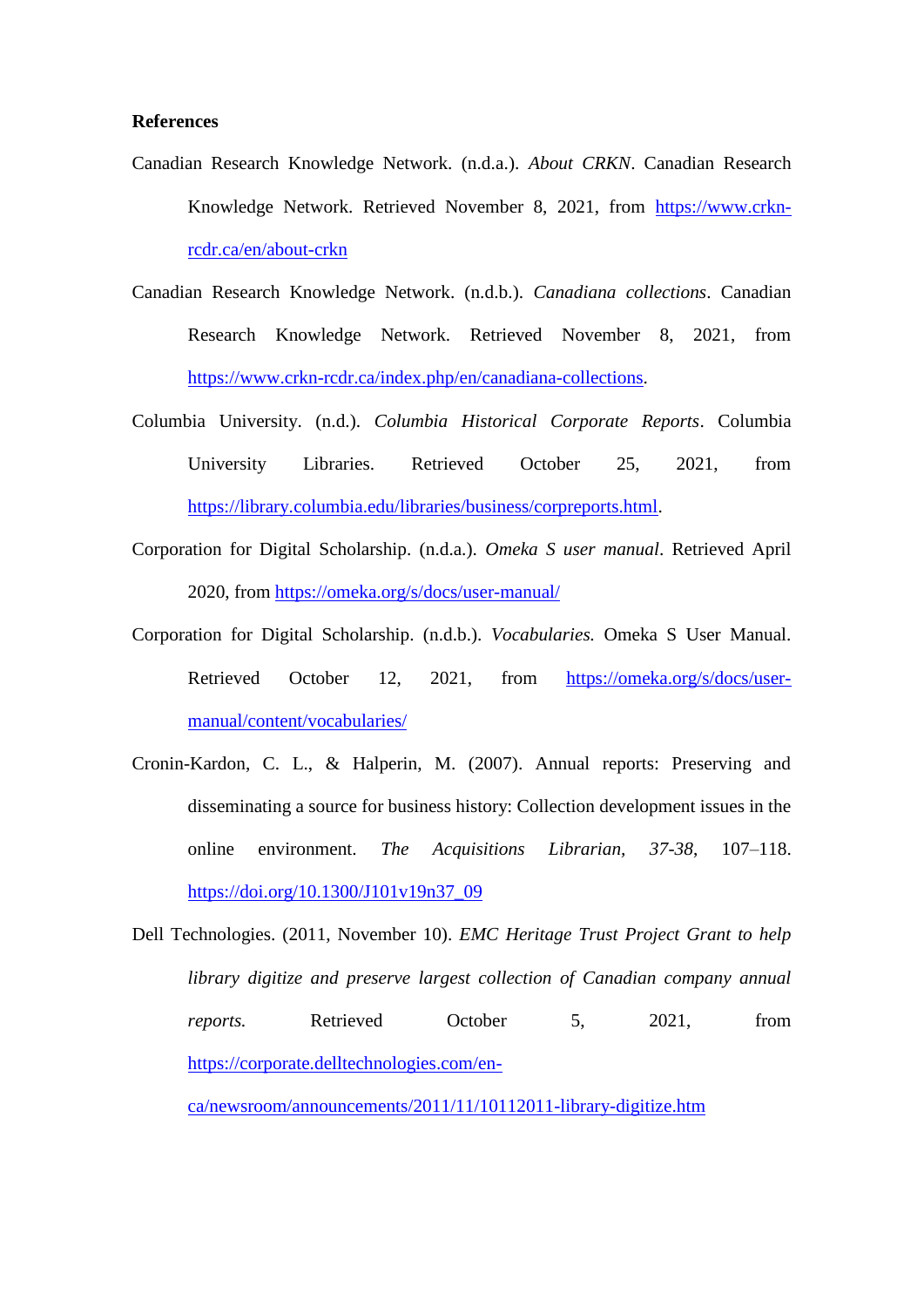Ex Libris. (2021a, September 19). *Configuring cataloging*. Ex Libris Knowledge Center. Retrieved October 12, 2021, from [https://knowledge.exlibrisgroup.com/Alma/Product\\_Documentation/010Alma\\_](https://knowledge.exlibrisgroup.com/Alma/Product_Documentation/010Alma_Online_Help_(English)/Metadata_Management/210Metadata_Management_Configuration/Configuring_Cataloging) [Online\\_Help\\_\(English\)/Metadata\\_Management/210Metadata\\_Management\\_Co](https://knowledge.exlibrisgroup.com/Alma/Product_Documentation/010Alma_Online_Help_(English)/Metadata_Management/210Metadata_Management_Configuration/Configuring_Cataloging) [nfiguration/Configuring\\_Cataloging](https://knowledge.exlibrisgroup.com/Alma/Product_Documentation/010Alma_Online_Help_(English)/Metadata_Management/210Metadata_Management_Configuration/Configuring_Cataloging)

- Ex Libris. (2021b, August 27). *Managing collections*. Ex Libris Knowledge Center. Retrieved October 18, 2021, from [https://knowledge.exlibrisgroup.com/Alma/Product\\_Documentation/010Alma\\_](https://knowledge.exlibrisgroup.com/Alma/Product_Documentation/010Alma_Online_Help_(English)/040Resource_Management/050Inventory/050Managing_Collections) [Online\\_Help\\_\(English\)/040Resource\\_Management/050Inventory/050Managing](https://knowledge.exlibrisgroup.com/Alma/Product_Documentation/010Alma_Online_Help_(English)/040Resource_Management/050Inventory/050Managing_Collections) [\\_Collections](https://knowledge.exlibrisgroup.com/Alma/Product_Documentation/010Alma_Online_Help_(English)/040Resource_Management/050Inventory/050Managing_Collections)
- Harmon, J. C., & Burk, B. L. (2000). Better Service Through Flexible Rules: Cataloguing a Collection of Annual Reports in a Most Un-CONSER-Like Manner. *Cataloging & Classification Quarterly*, *31*(1), 43-50. [https://doi.org/10.1300/J104v31n01\\_05](https://doi.org/10.1300/J104v31n01_05)
- Law, J. (Ed.). (2016). annual accounts (annual report; report and accounts). In *A Dictionary of Business and Management* (6th ed.). Oxford University Press. Retrieved September 29, 2021, from [https://www.oxfordreference.com/view/10.1093/acref/9780199684984.001.0001](https://www.oxfordreference.com/view/10.1093/acref/9780199684984.001.0001/acref-9780199684984-e-289) [/acref-9780199684984-e-289](https://www.oxfordreference.com/view/10.1093/acref/9780199684984.001.0001/acref-9780199684984-e-289)
- Library of Congress. (2017, December 18). *76X-78X – Linking entries-general information*. MARC 21 format for Bibliographic Data. Retrieved October 7, 2021, from<https://www.loc.gov/marc/bibliographic/bd76x78x.html>
- Lyle, S. P. (2004). Archiving of annual reports on Fortune 500 Corporate Web Sites. *Journal of Business & Finance Librarianship*, *10*(1), 3–12. [https://doi.org/10.1300/j109v10n01\\_02](https://doi.org/10.1300/j109v10n01_02)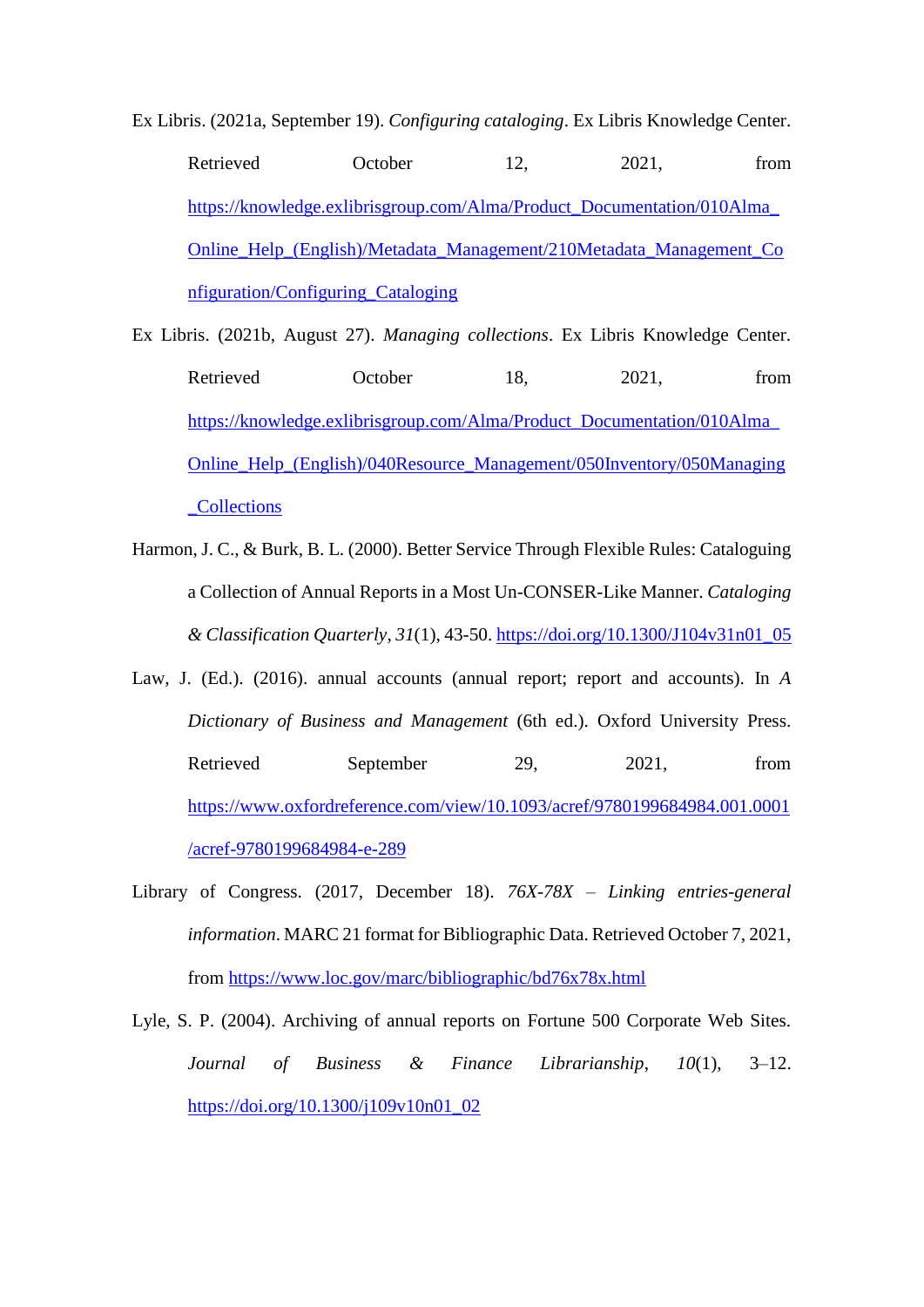- McGill University. (n.d.a.). *About the collection*. McGill Digital Archive: Canadian Corporate Reports.<https://digital.library.mcgill.ca/hrcorpreports/home.htm>
- McGill University. (n.d.b.). *Contact.* McGill Digital Archive: Canadian Corporate Reports. https://digital.library.mcgill.ca/hrcorpreports/contact.htm
- Nixon, Judith M. (2010). Annual Reports to Shareholders: Historical Collections in Libraries. *College & Research Libraries, 71*(6), 525-531. <https://doi.org/10.5860/crl-56r1>
- O'Connor, L. (2000, July). *SPEC Kit 258: Managing corporate annual reports (July 2000)*. Association of Research Libraries. Retrieved October 12, 2021, from [https://www.arl.org/wp-content/uploads/2000/07/spec-kit-258-managing](https://www.arl.org/wp-content/uploads/2000/07/spec-kit-258-managing-corporate-annual-reports.pdf)[corporate-annual-reports.pdf](https://www.arl.org/wp-content/uploads/2000/07/spec-kit-258-managing-corporate-annual-reports.pdf)
- Purdue University Libraries. (n.d.) *Annual reports at academic business libraries*. <https://apps.lib.purdue.edu/abldars/>
- Reid, C. D. (2002). Company annual reports: ensuring access for researchers. *Business Information Review, 19*(4), 10–15[. https://doi.org/10.1177/026638202761175293](https://doi.org/10.1177/026638202761175293)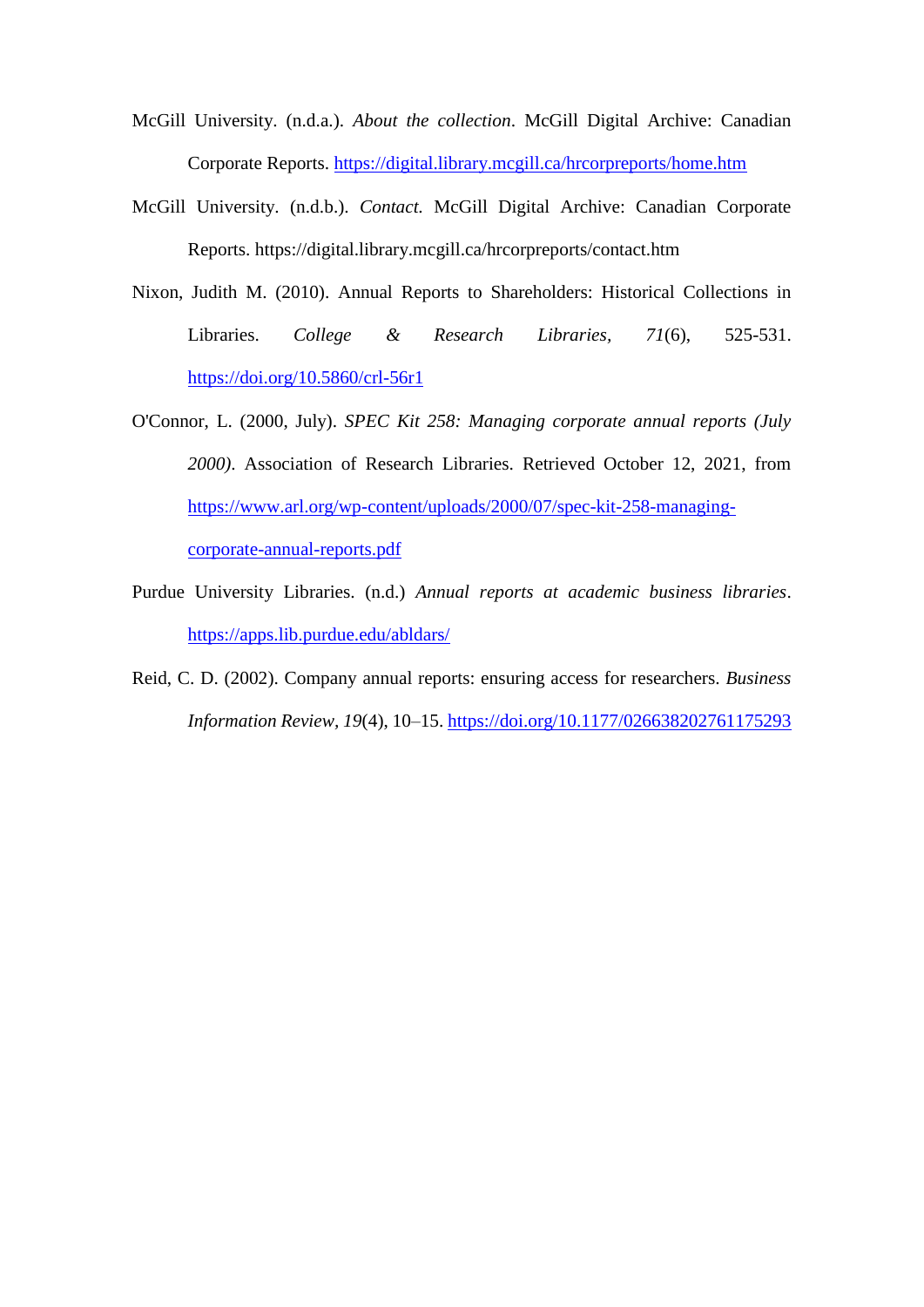# **Appendix A**

Annual reports cataloging template

| <b>Element &amp; Indicators</b>           | Label                            | <b>Use</b>                      |
|-------------------------------------------|----------------------------------|---------------------------------|
| <b>Leader</b>                             |                                  |                                 |
| 05                                        | <b>Record status</b>             | $n - New$                       |
| 06                                        | Type of record                   | a – Language material           |
| 07                                        | Bibliographic level              | s - Serial                      |
| 17                                        | Encoding level                   | Blank – full level              |
| 18                                        | Descriptive cataloging form      | i – ISBD punctuation (RDA)      |
| 19                                        | Multipart resource record level  | # - not specified               |
| 006 - Additional Material Characteristics |                                  |                                 |
| 00                                        | Form of material                 | m – Computer file/electronic    |
|                                           |                                  | resource                        |
| 06                                        | Form of item                     | $o$ – Online                    |
| 09                                        | File type                        | $d$ – Document                  |
| 007 - Physical Description Fixed Fields   |                                  |                                 |
| 00                                        | Category of material             | c - Electronic resource         |
| 01                                        | Specific material designation    | $r -$ Remote                    |
| 03                                        | Colour                           | $\overline{c}$ - Multi-coloured |
| 04                                        | Dimensions                       | $n$ – Not applicable            |
| 05                                        | Sound                            | No attempt to code              |
| 06-08                                     | Image bit depth                  | No attempt to code              |
| 09                                        | File formats                     | a – One file format             |
| 10                                        | <b>Quality assurance targets</b> | a - Absent                      |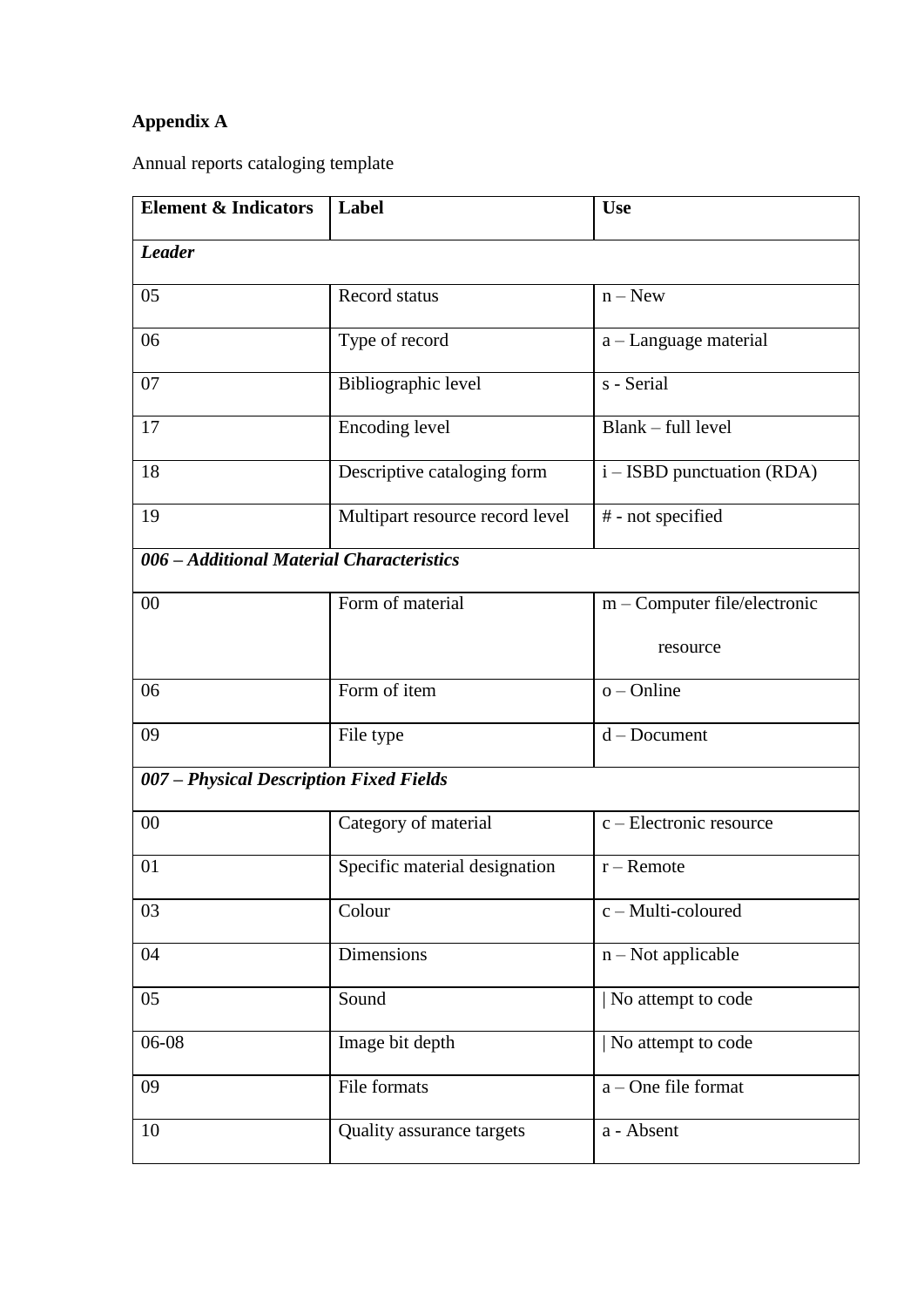| 11                | Antecedent/source                                      | a – File reproduced from original  |
|-------------------|--------------------------------------------------------|------------------------------------|
| 12                | Level of compression                                   | $u - Unknown$                      |
| 13                | Reformatting quality                                   | $a - Access$                       |
|                   | 008 - Fixed-Length Data Elements - General Information |                                    |
| Language material |                                                        |                                    |
| 06                | Type of date/Publication status                        | $i$ – Inclusive dates of the       |
|                   |                                                        | collection                         |
| $07 - 10$         | Date 1                                                 | Year the reports began             |
| $11 - 14$         | Date 2                                                 | Required                           |
|                   |                                                        | Input 9999 if the company is still |
|                   |                                                        | active.                            |
|                   |                                                        | Input the year the reports end if  |
|                   |                                                        | the company is defunct,            |
|                   |                                                        | acquired, merged, etc.             |
| $15 - 17$         | Place of publication                                   | <b>Required</b>                    |
|                   |                                                        | (e.g. ont - Ontario)               |
|                   |                                                        | If you are unsure, use xx          |
|                   |                                                        | $(\mu n$ known $)$                 |
| 18                | Frequency                                              | a - Annual                         |
| 19                | Regularity                                             | r - Regular                        |
| 20                | Undefined                                              | #                                  |
| 21                | Type of continuing resource                            | # - None of the following          |
| 22                | Form of original item                                  | # - None of the following          |
| 23                | Form of item                                           | $o$ – Online                       |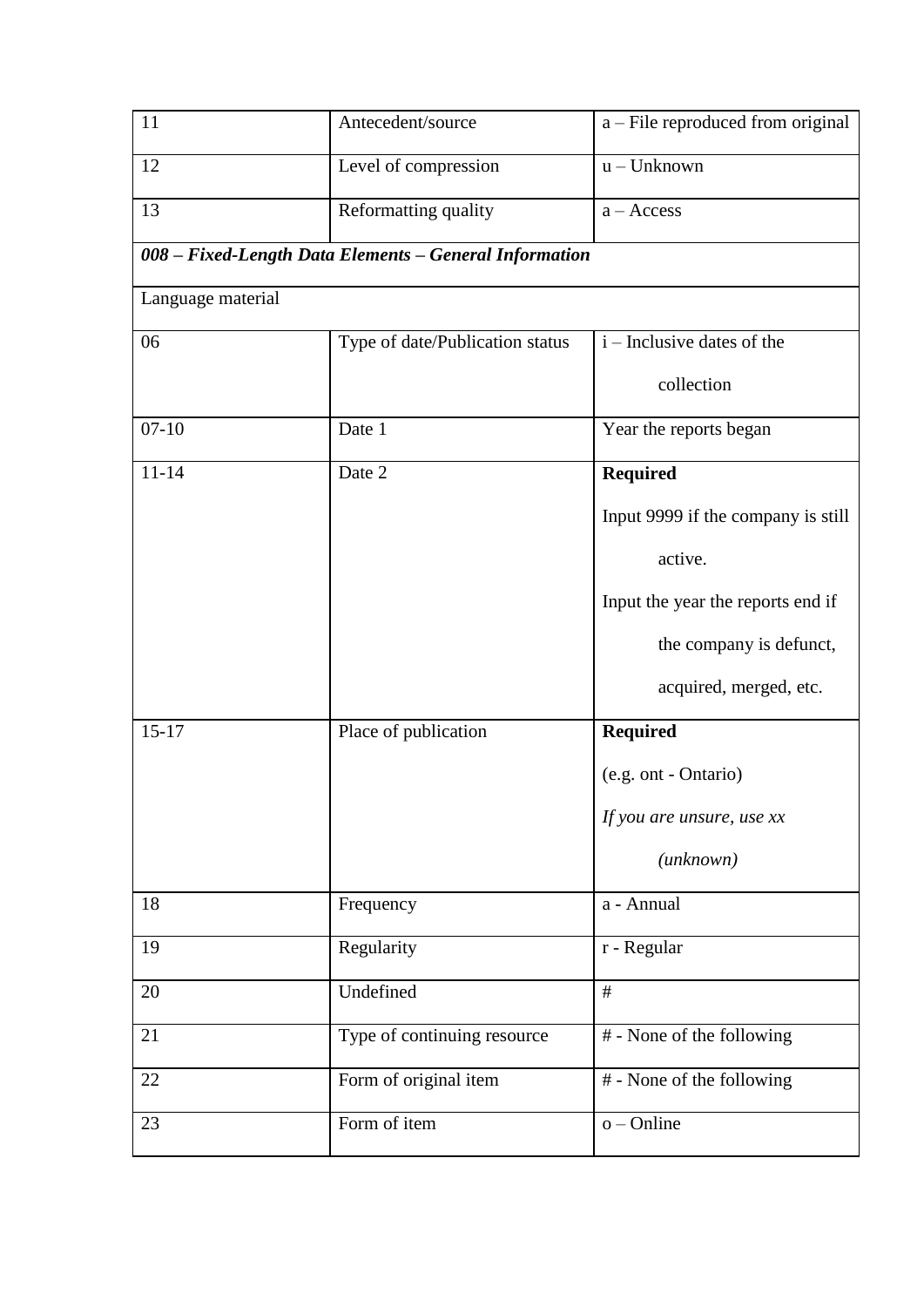| 24        |                             | Nature of entire work       | # - No specified nature            |
|-----------|-----------------------------|-----------------------------|------------------------------------|
| $25 - 27$ |                             | Nature of contents          | # - No specified nature of         |
|           |                             |                             | contents                           |
| 28        |                             | Government publication      | # - Not a government publication   |
| 29        |                             | Conference publication      | $0$ – Not a conference publication |
| 30-32     |                             | Undefined                   | #                                  |
| 33        |                             | Original alphabet or script | a - Basic Roman                    |
| 34        |                             | Entry conversion            | $0$ – Successive entry             |
| 35-37     |                             | Language                    | eng – English OR/AND               |
|           |                             |                             | $fre$ – French                     |
|           |                             |                             | Examine reports to determine       |
|           |                             |                             | $language(s)$ .                    |
| 38        |                             | Modified record             | # - Not modified                   |
| 39        |                             | Cataloging source           | $d$ – Other                        |
|           | <b>Variable Data Fields</b> |                             |                                    |
| 020       | <b>Blank</b>                | <b>ISBN</b>                 | If provided                        |
|           |                             |                             | $(Examine$ reports – often not     |
|           |                             |                             | available)                         |
| 022       | <b>Blank</b>                | <b>ISSN</b>                 | If provided                        |
|           |                             |                             | (Examine reports, often not        |
|           |                             |                             | available)                         |
| 040       | <b>Blank</b>                | Cataloging source           | \$a Institution Code \$b eng \$e   |
|           |                             |                             | rda                                |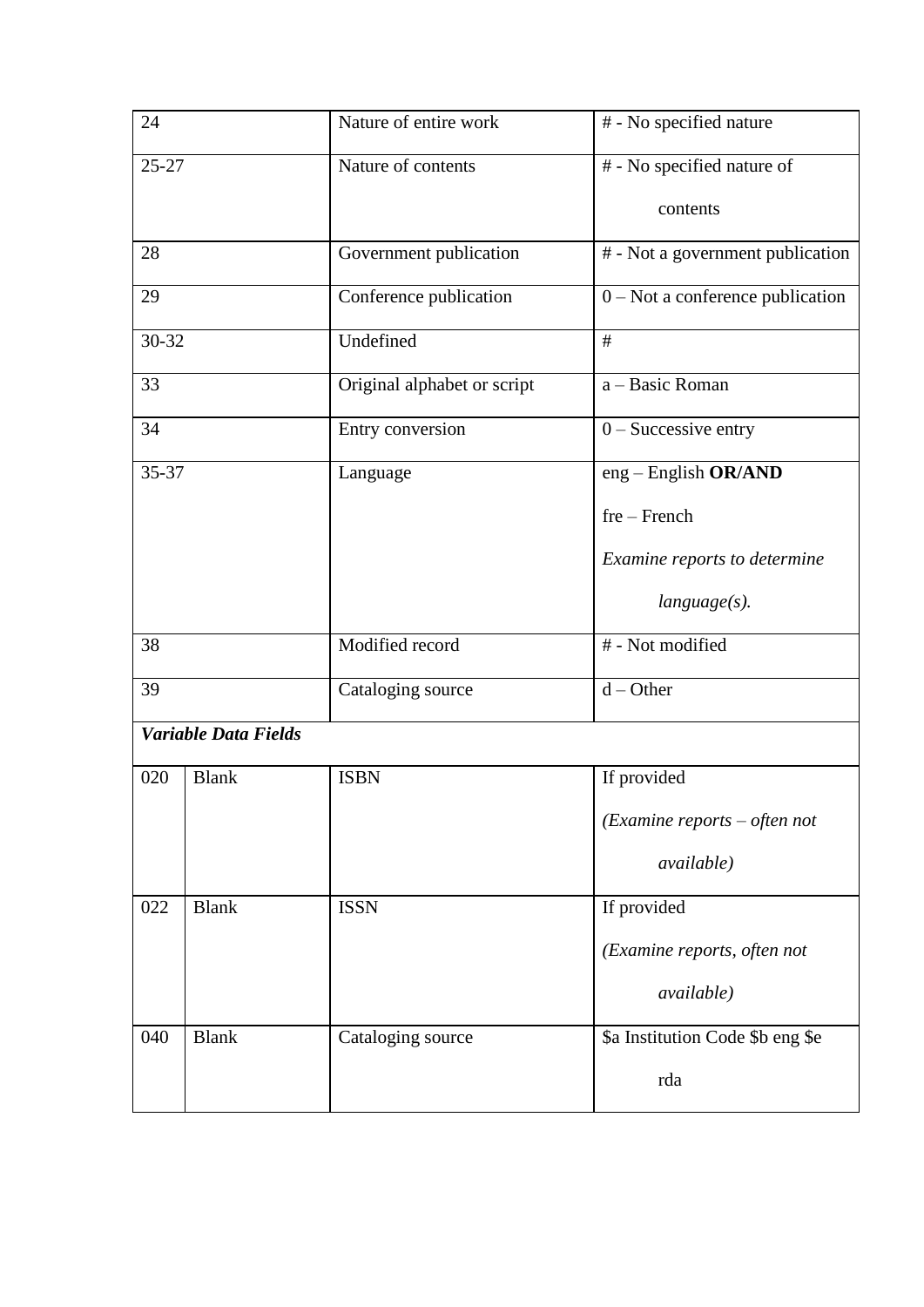| 041 | <b>Blank</b>   | Language code               | Required if there are more     |
|-----|----------------|-----------------------------|--------------------------------|
|     |                |                             | languages than 008/35-         |
|     |                |                             | 37 allows                      |
| 088 | <b>Blank</b>   | Report number               | If applicable/found            |
| 110 | 2#             | Main entry (corporate body) | <b>Required</b>                |
|     |                |                             | \$a [Corporation name], \$e    |
|     |                |                             | author.                        |
|     |                |                             | Always consult Library of      |
|     |                |                             | <b>Congress Authorities</b>    |
| 243 | 0 <sub>0</sub> | Collective uniform title    | <b>Required</b>                |
|     |                |                             | \$a Annual reports             |
| 245 | 1 <sub>0</sub> | Title                       | <b>Required</b>                |
|     |                |                             | Example: \$a Imperial Life     |
|     |                |                             | Assurance Company of           |
|     |                |                             | Canada annual reports /        |
|     |                |                             | \$c Imperial Life              |
|     |                |                             | Assurance Company of           |
|     |                |                             | Canada, \$f 1949-78,           |
|     |                |                             | 1986-90, 1992, 1994.           |
| 246 | 1#             | Varying form of title       | <b>Required</b>                |
|     |                |                             | Only if the company has a name |
|     |                |                             | in another language.           |
|     |                |                             | Example: \$a Company Name      |
|     |                |                             | annual reports \$f 1949-       |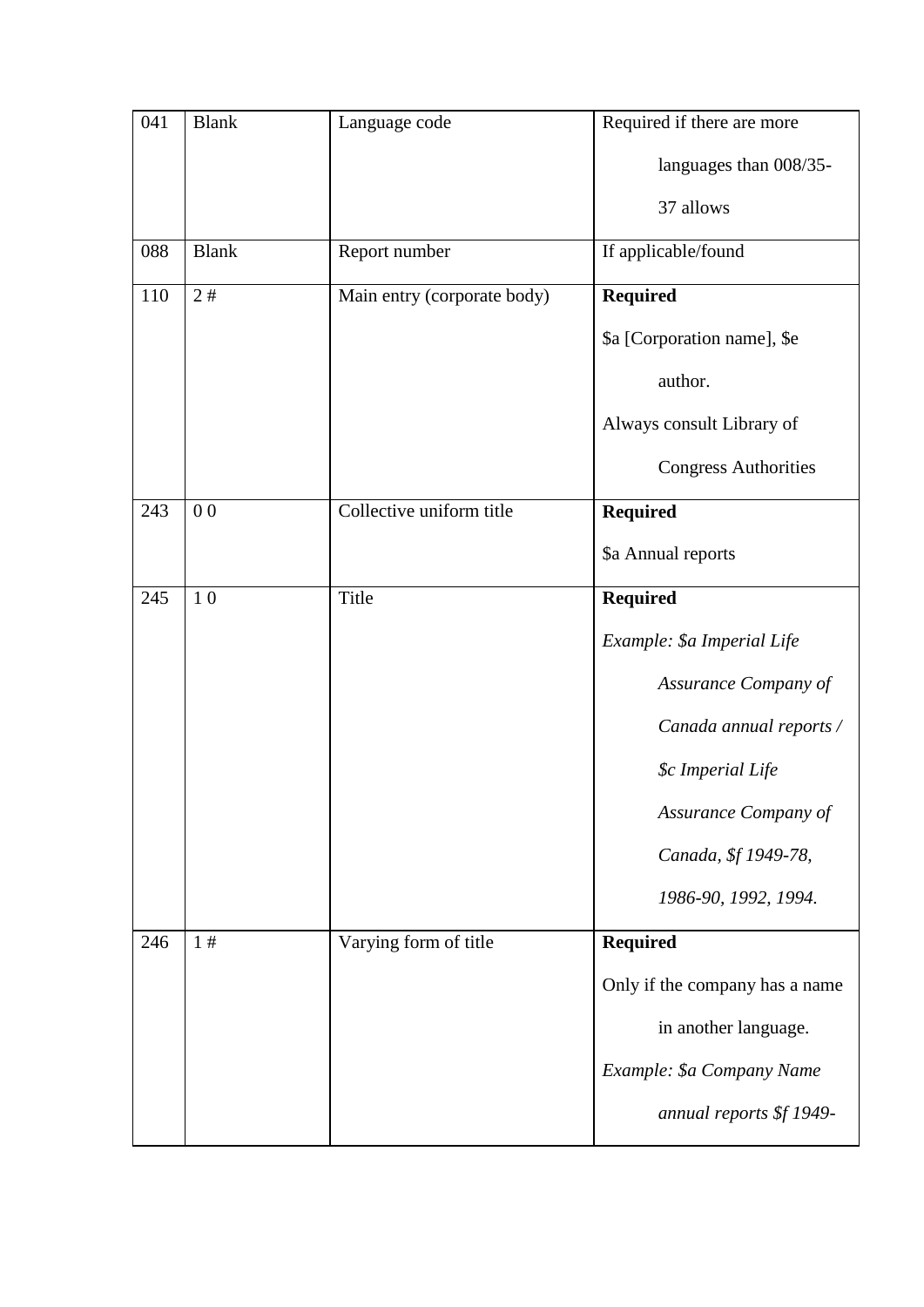|     |              |                               | 1978, 1986-1990, 1992,              |
|-----|--------------|-------------------------------|-------------------------------------|
|     |              |                               | 1994                                |
| 264 | #1           | Publication, distribution     | <b>Required</b>                     |
|     |              | (imprint)                     | Example: \$a Toronto, ON : \$b      |
|     |              |                               | Air Canada, \$c 1964-               |
|     |              |                               | 1995.                               |
|     |              |                               | If unsure of location use:          |
|     |              |                               | \$a [Place of publication not       |
|     |              |                               | <i>identified]</i>                  |
|     |              |                               | $\&$ [For dates, use the first year |
|     |              |                               | of the reports to the last.]        |
| 300 | <b>Blank</b> | Physical description          | <b>Required</b>                     |
|     |              |                               | $$a$ 15 reports : \$b illustrations |
|     |              |                               | (full color); $$c 23-30 cm$         |
| 310 | <b>Blank</b> | Current publication frequency | \$a Annual                          |
| 336 | <b>Blank</b> | Content type                  | \$a text \$b txt \$2 rdacontent     |
| 337 | <b>Blank</b> | Media type                    | \$a computer \$b c \$2 rdamedia     |
| 338 | <b>Blank</b> | Carrier type                  | \$a online resource \$b cr \$2      |
|     |              |                               | rdacarrier                          |
| 362 | 1#           | Dates of Publication and/or   | \$a Reports available for the       |
|     |              | <b>Sequential Designation</b> | years of [report dates].            |
| 500 | <b>Blank</b> | General note                  | \$a Description based on: [first    |
|     |              |                               | year in collection]; title          |
|     |              |                               | from cover.                         |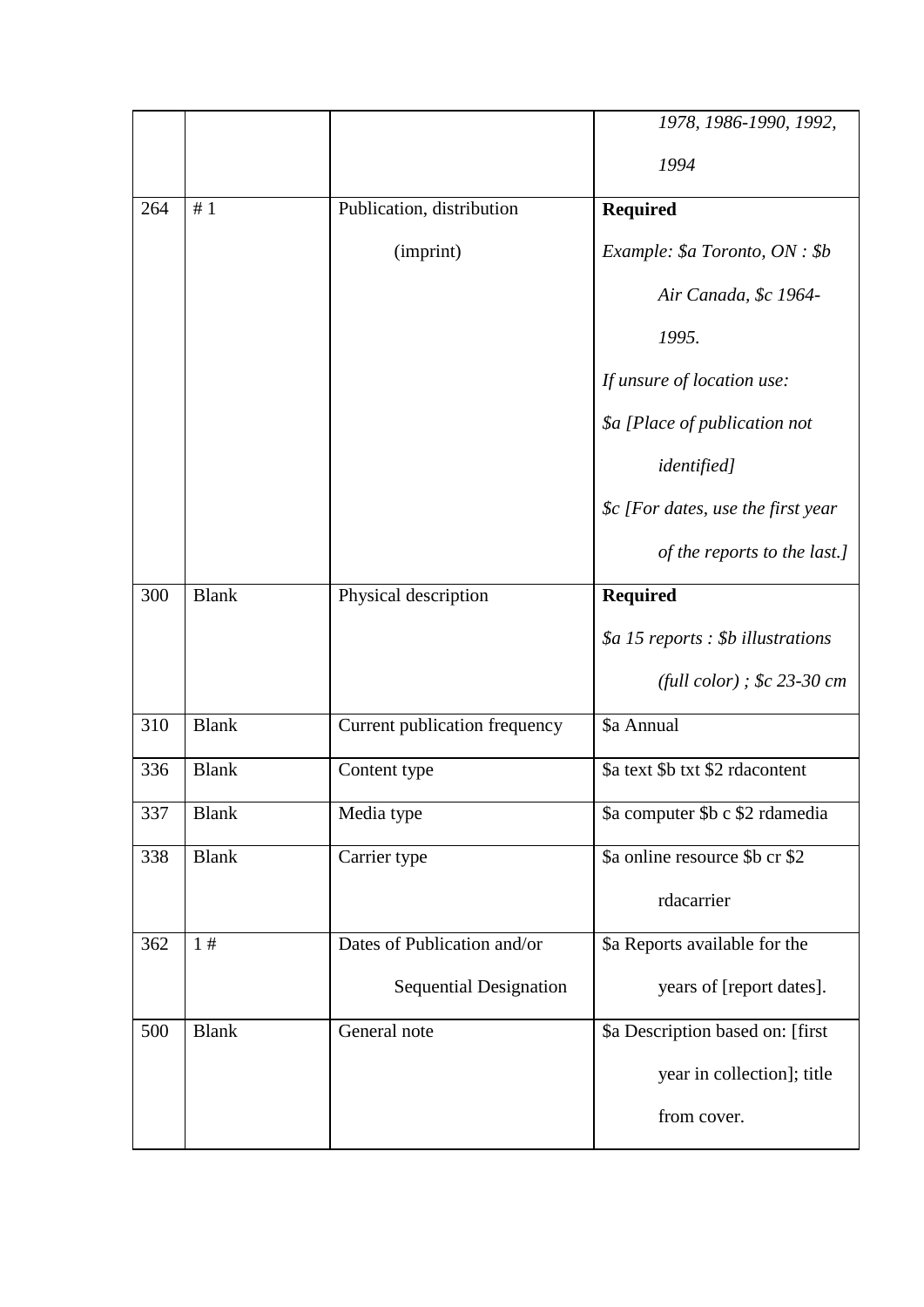| 500 | <b>Blank</b> | General note      | Include if the company has          |
|-----|--------------|-------------------|-------------------------------------|
|     |              |                   | changed its name,                   |
|     |              |                   | merged, etc. Anything               |
|     |              |                   | you would include in a              |
|     |              |                   | 785 or 787 include                  |
|     |              |                   | information here for the            |
|     |              |                   | user. Include dates if you          |
|     |              |                   | can.                                |
|     |              |                   | Example:                            |
|     |              |                   | \$a Abitibi Power & Paper           |
|     |              |                   | Company Limited                     |
|     |              |                   | changed its name to                 |
|     |              |                   | Abitibi Paper Company               |
|     |              |                   | Ltd in 1965.                        |
| 513 | <b>Blank</b> | Type of report    | \$a Annual report, \$b [years of    |
|     |              |                   | coverage]                           |
| 520 | <b>Blank</b> | Summary note      | \$a Each report contains an         |
|     |              |                   | annual overview of                  |
|     |              |                   | company operations and              |
|     |              |                   | financials.                         |
| 533 | <b>Blank</b> | Reproduction note | \$a Digitally scanned in \$b [city, |
|     |              |                   | province] \$c [library],            |
|     |              |                   | [University]                        |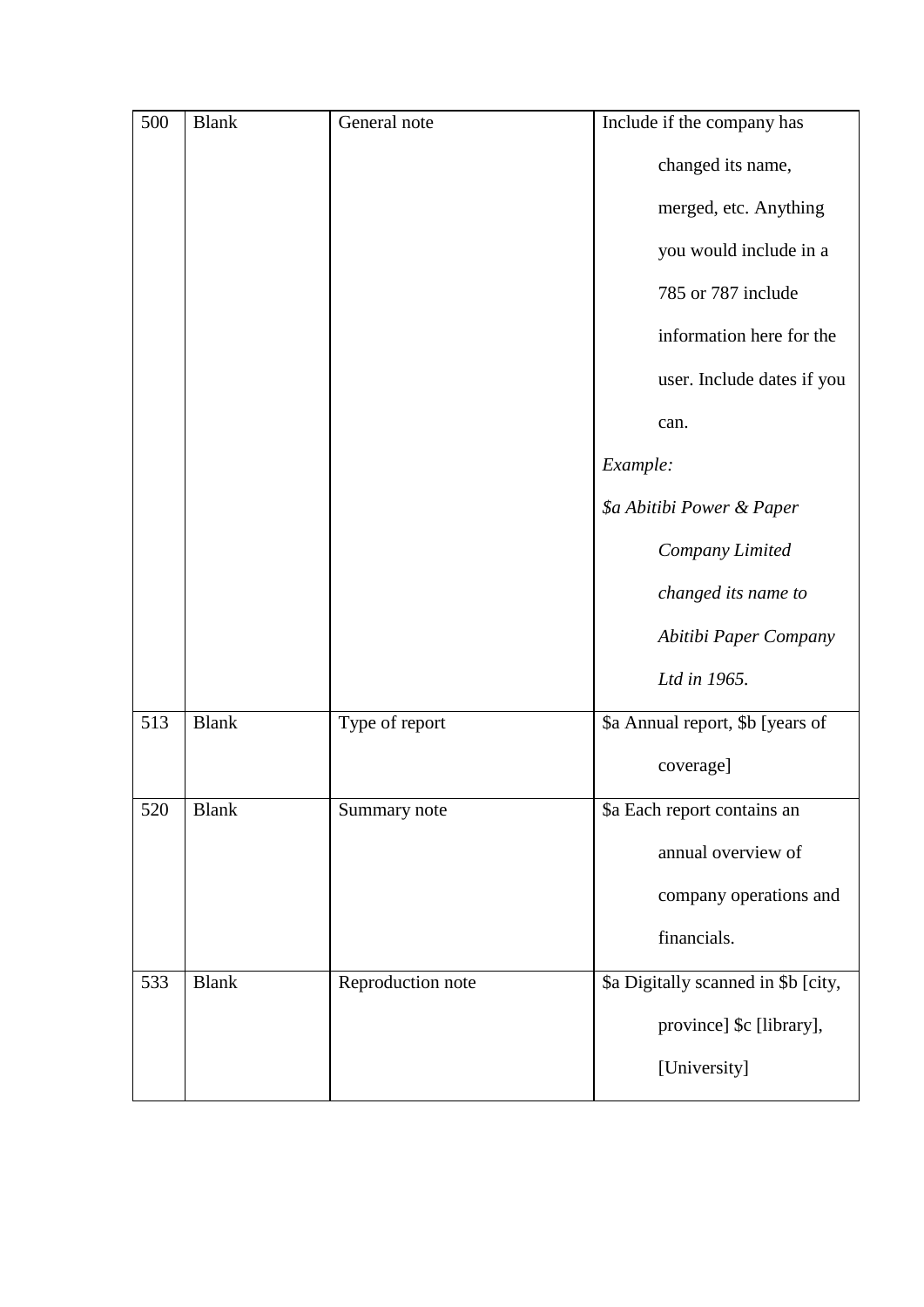| 546 | <b>Blank</b>     | Language note                   | Use only if there is more than     |
|-----|------------------|---------------------------------|------------------------------------|
|     |                  |                                 | one language. Include              |
|     |                  |                                 | in the 041.                        |
|     |                  |                                 | \$a In both English and French     |
| 588 | 0#               | Source of title proper          | \$a December 31, [year]; title     |
|     |                  |                                 | from cover.                        |
|     |                  |                                 | Note: consult latest report        |
|     |                  |                                 | (issue).                           |
| 610 | 20               | Subject added entry - Corporate | \$a Corporation name \$x History   |
|     |                  | name                            | \$v Periodicals                    |
|     |                  |                                 | Example: \$a Canadian Tire         |
|     |                  |                                 | Corporation \$x History            |
|     |                  |                                 | <i><b>\$v</b> Periodicals</i>      |
| 650 | 0-2 (based on    | Subject added entry - Topical   | \$a Corporation reports \$z        |
|     | primary          | term                            | Canada                             |
|     | <b>or</b>        |                                 | \$a [Industry] \$z Canada \$v      |
|     | secondar         |                                 | Periodicals                        |
|     | y                |                                 | Example: \$a Retail trade          |
|     | subject)         |                                 | \$z Canada \$v Periodical          |
|     | $\boldsymbol{0}$ |                                 | $\boldsymbol{S}$                   |
|     |                  |                                 | Consult: assigning Library of      |
|     |                  |                                 | Congress subject                   |
|     |                  |                                 | headings guide                     |
|     |                  |                                 | <b>Consult: Classification Web</b> |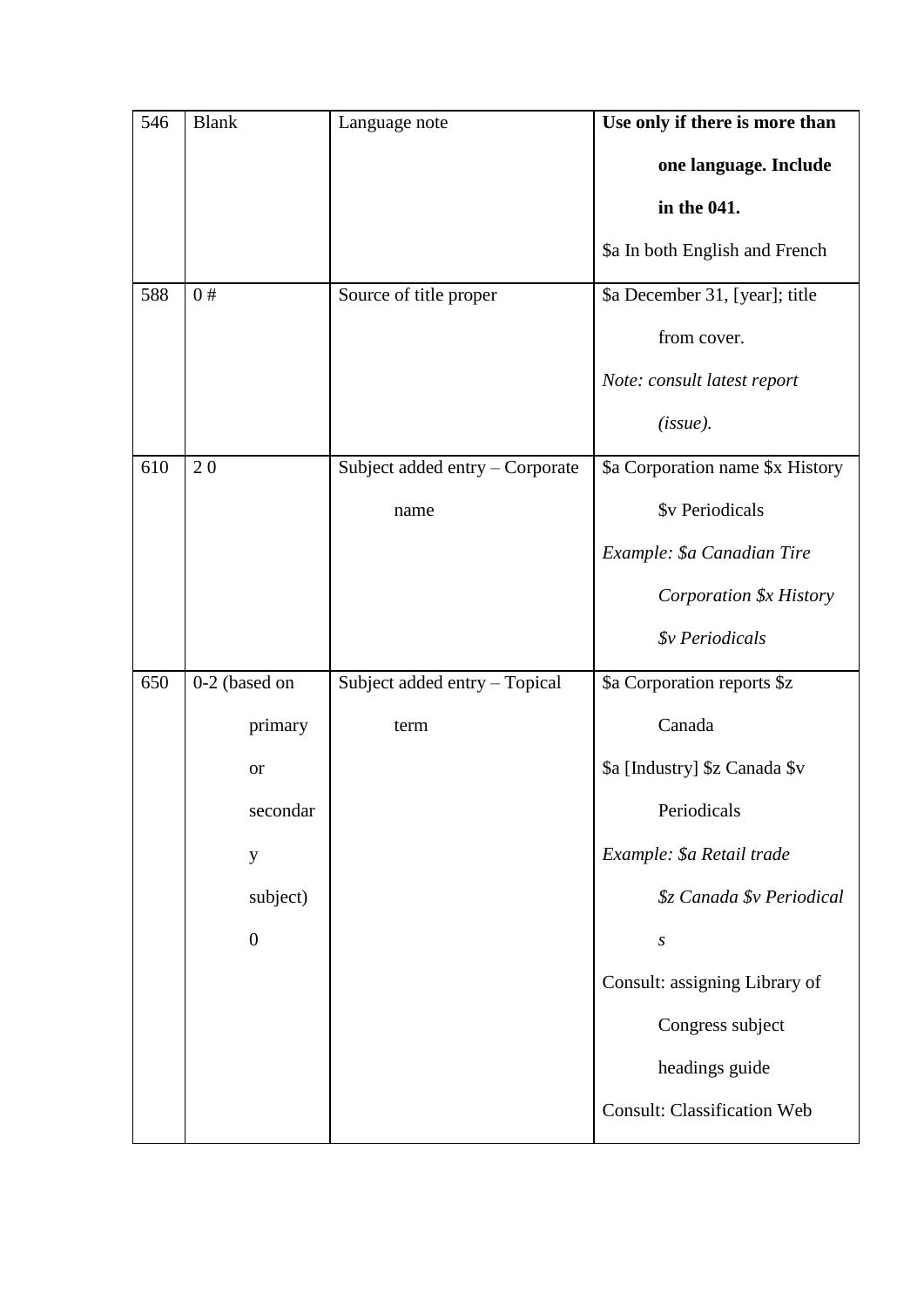| 655 | #0 | Genre                           | \$a Annual reports \$z Canada \$2 |
|-----|----|---------------------------------|-----------------------------------|
|     |    |                                 | lcgft                             |
| 710 | 2# | Added Entry - Corporate Name    | \$a [Corporation name], \$e       |
|     |    |                                 | associated name.                  |
|     |    |                                 | Include any names mentioned       |
|     |    |                                 | in the 780, 785 and/or            |
|     |    |                                 | 787.                              |
|     |    |                                 | Only for subsidiaries, or parent  |
|     |    |                                 | companies, etc.                   |
| 780 | 02 | Linking entry - Preceding entry | \$t [Corporation name] annual     |
|     |    | (earlier title)                 | reports, \$d [years we            |
|     |    |                                 | have scanned available            |
|     |    |                                 | for the other company             |
|     |    |                                 | name]                             |
|     |    |                                 | Use if a company has been         |
|     |    |                                 | merged or acquired.               |
|     |    |                                 | Example: \$t Trans-Canada         |
|     |    |                                 | Airlines annual reports,          |
|     |    |                                 | \$d 1937-1965.                    |
| 785 | 02 | Linking entry – Succeeding      | \$t [Corporation name] annual     |
|     |    | entry (later title)             | reports, \$d [years]              |
|     |    |                                 | Use if a company has been         |
|     |    |                                 | merged or acquired.               |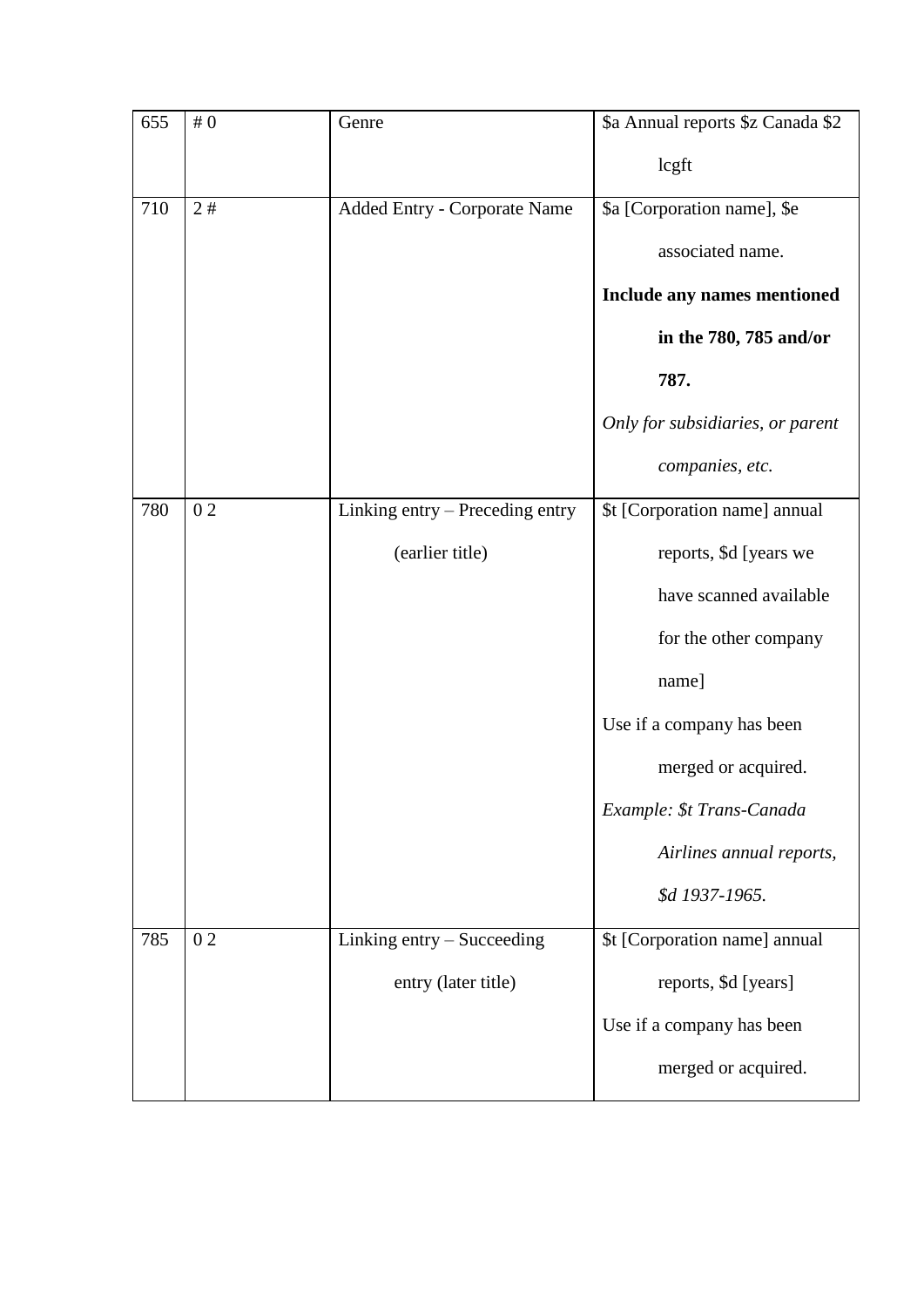|     |    |                                        | Example: Supertest Petroleum<br>was acquired by BP<br>Canada, Inc.<br>Example: \$t Supertest Petroleum<br>Corporation, Limited<br>annual reports, \$d 1950-<br>1970.                                                                                                                                                                                                                                                                              |
|-----|----|----------------------------------------|---------------------------------------------------------------------------------------------------------------------------------------------------------------------------------------------------------------------------------------------------------------------------------------------------------------------------------------------------------------------------------------------------------------------------------------------------|
| 787 | 0# | Linking entry -- Other<br>relationship | <b>Required</b><br>\$t [Corporation name] annual<br>reports, \$d years we have<br>available.<br>This field can be used if there is<br>a relationship between<br>two companies that you<br>know of (e.g.,<br>subsidiaries). For<br>example, George Weston<br>Limited is the parent<br>organization (owner) of<br>Loblaw Companies. We<br>can use a linking<br>relationship (787 field) to<br>assist users in finding the<br>other company that may |